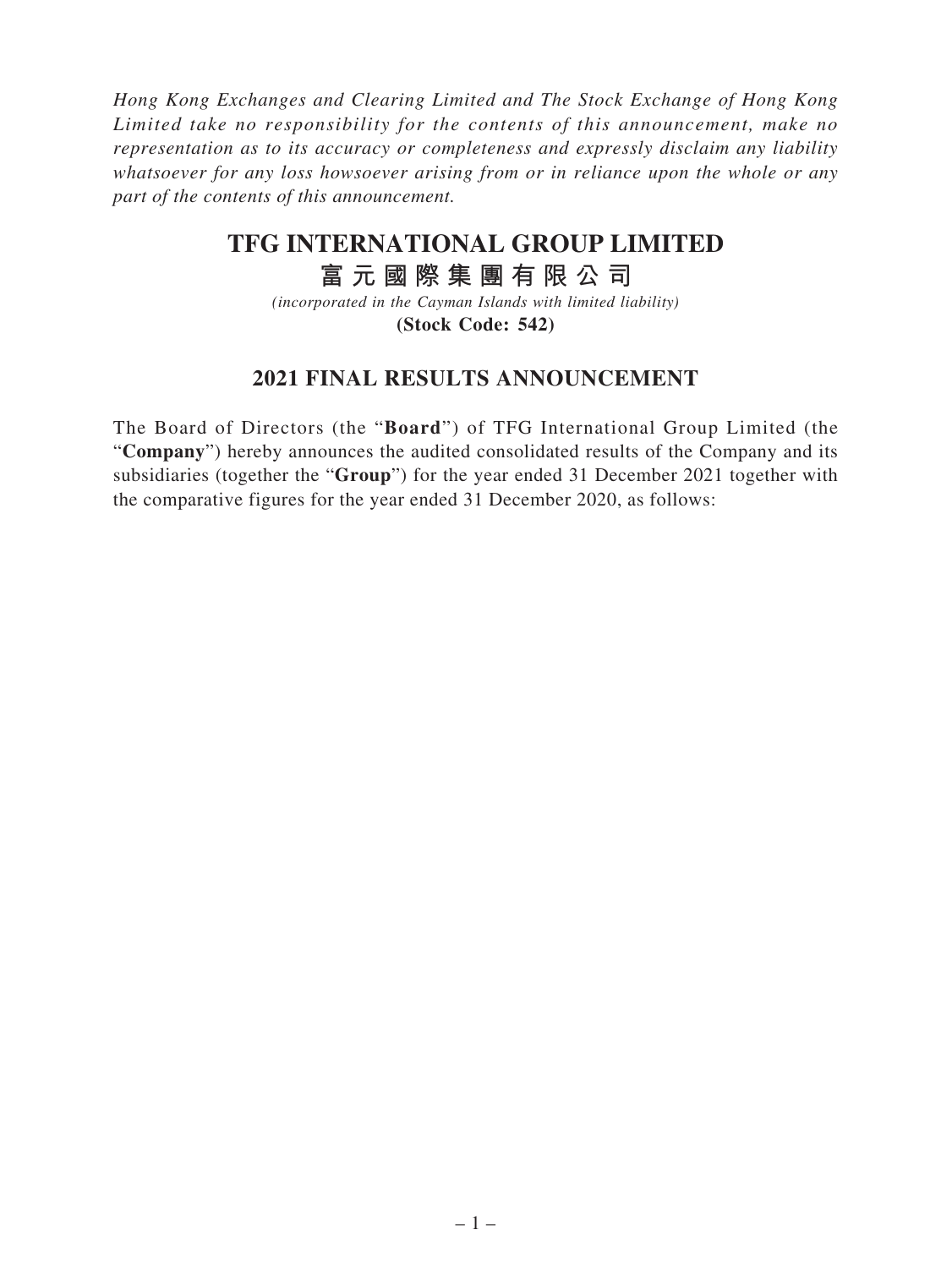# **CONSOLIDATED STATEMENT OF PROFIT OR LOSS**

*For the year ended 31 December 2021*

|                                             |                       | 2021            | 2020       |
|---------------------------------------------|-----------------------|-----------------|------------|
|                                             | <b>Notes</b>          | <b>HK\$'000</b> | HK\$'000   |
| <b>REVENUE</b>                              | 5                     | 7,774           | 22,360     |
| Cost of sales                               |                       | (3,596)         | (7, 192)   |
| Gross profit                                |                       | 4,178           | 15,168     |
| Other income and gains                      | 6                     | 5,535           | 18,371     |
| Selling expenses                            |                       | (9, 925)        | (18, 258)  |
| Administrative and other expenses           |                       | (154, 913)      | (101, 387) |
| Gain on change in fair value of             |                       |                 |            |
| investment properties                       |                       |                 | 3,194      |
| Impairment of property, plant and equipment |                       |                 | (35, 490)  |
| Impairment of licensing rights              |                       |                 | (3,219)    |
| Impairment of trade receivables             |                       |                 | (8,193)    |
| Impairment of goodwill                      | 12                    | (50, 290)       |            |
| Finance costs                               | $\overline{7}$        | (135, 687)      | (86, 779)  |
| <b>LOSS BEFORE TAX</b>                      | $\boldsymbol{\delta}$ | (341, 102)      | (216,593)  |
| Income tax expense                          | 9                     | (404)           | (162)      |
| <b>LOSS FOR THE YEAR</b>                    |                       | (341, 506)      | (216,755)  |
| (Loss)/profit for the year attributable to: |                       |                 |            |
| Owners of the Company                       |                       | (326, 264)      | (217, 714) |
| Non-controlling interests                   |                       | (15,242)        | 959        |
|                                             |                       | (341, 506)      | (216, 755) |
|                                             |                       | <b>HK</b> cents | HK cents   |
| <b>LOSS PER SHARE</b>                       | 10                    |                 |            |
| — Basic                                     |                       | (4.70)          | (3.13)     |
| - Diluted                                   |                       | N/A             | N/A        |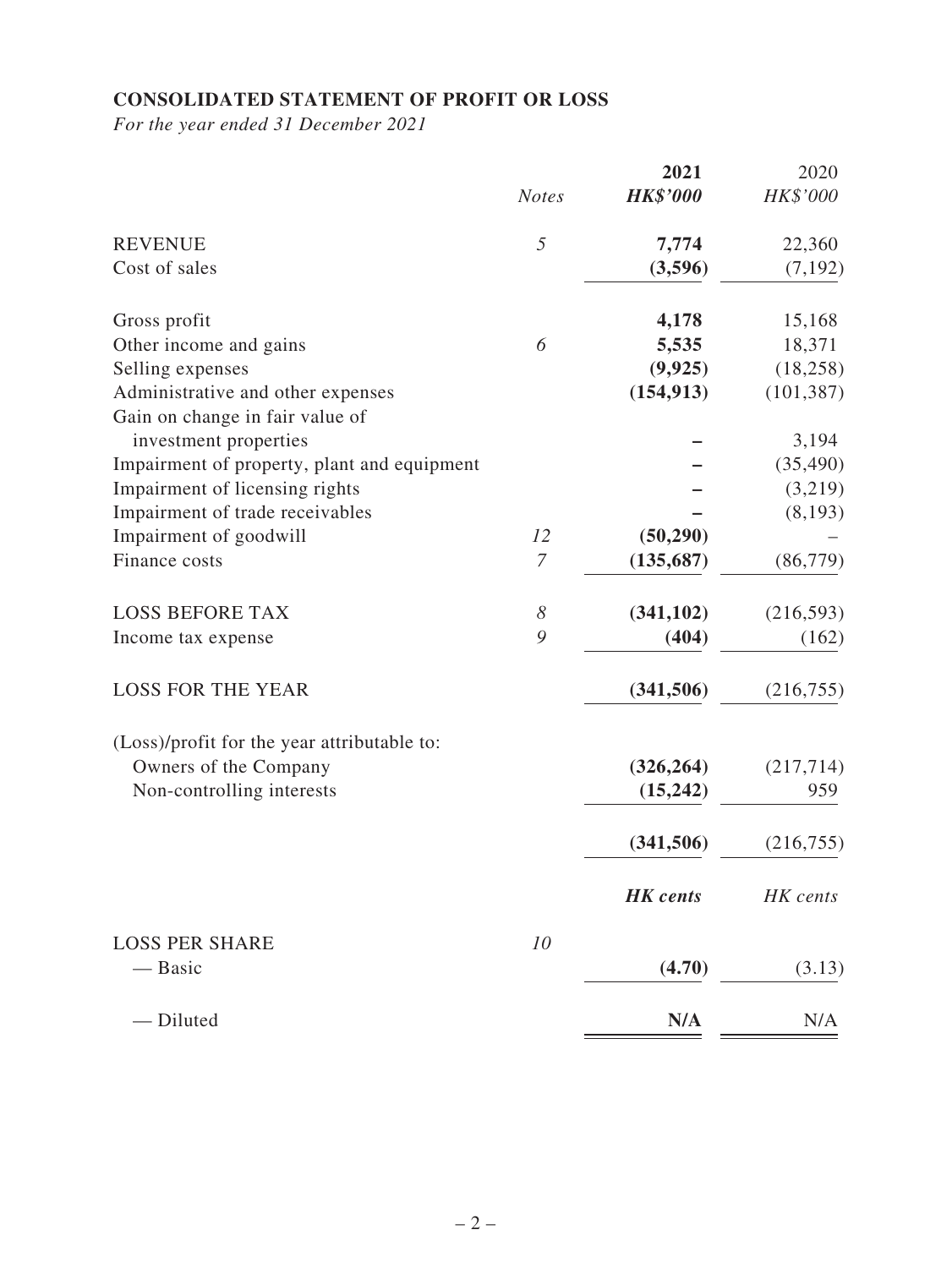# **CONSOLIDATED STATEMENT OF COMPREHENSIVE INCOME**

*For the year ended 31 December 2021*

|                                                                   | 2021<br><b>HK\$'000</b> | 2020<br>HK\$'000 |
|-------------------------------------------------------------------|-------------------------|------------------|
| <b>LOSS FOR THE YEAR</b>                                          | (341, 506)              | (216, 755)       |
| OTHER COMPREHENSIVE INCOME                                        |                         |                  |
| Items that may be subsequently reclassified to<br>profit or loss: |                         |                  |
| Exchange differences arising on translation of                    |                         |                  |
| foreign operations                                                | 10,838                  | 29,904           |
| Other comprehensive income for the year, net of tax               | 10,838                  | 29,904           |
| TOTAL COMPREHENSIVE LOSS FOR THE YEAR                             | (330, 668)              | (186, 851)       |
| Total comprehensive (loss)/profit for the year                    |                         |                  |
| attributable to:                                                  |                         |                  |
| Owners of the Company                                             | (316,308)               | (189, 684)       |
| Non-controlling interests                                         | (14,360)                | 2,833            |
|                                                                   | (330, 668)              | (186, 851)       |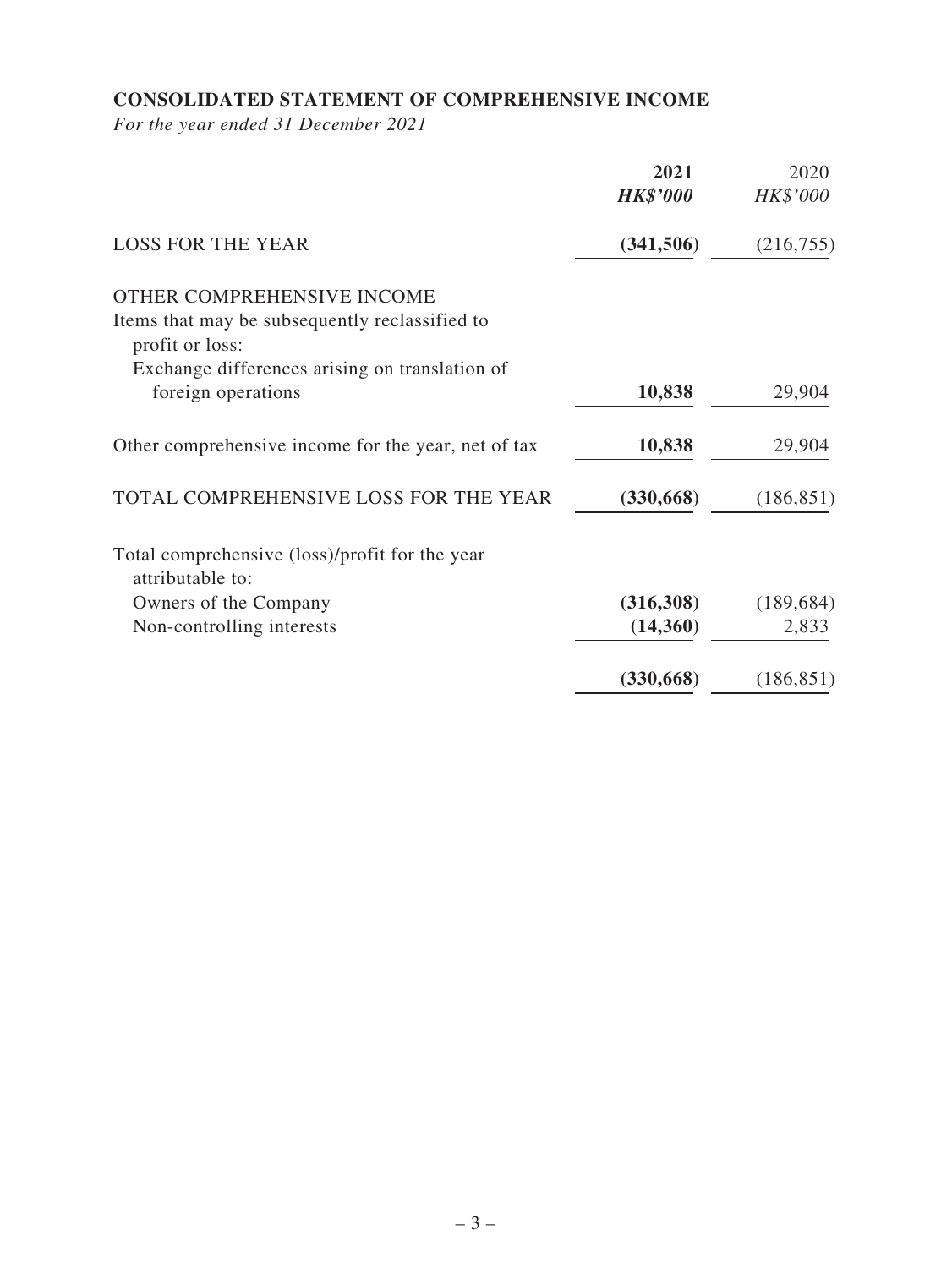# **CONSOLIDATED STATEMENT OF FINANCIAL POSITION**

*As at 31 December 2021*

|                                             | <b>Notes</b> | 2021<br><b>HK\$'000</b> | 2020<br>HK\$'000 |
|---------------------------------------------|--------------|-------------------------|------------------|
| <b>NON-CURRENT ASSETS</b>                   |              |                         |                  |
| Property, plant and equipment               |              | 199,495                 | 217,223          |
| Right-of-use assets                         |              | 48,336                  | 49,076           |
| Investment properties                       |              |                         | 24,127           |
| Properties under development                | 11           | 1,549,801               | 1,499,271        |
| Licensing rights                            |              | 8,329                   | 10,200           |
| Goodwill                                    | 12           |                         | 50,290           |
| Pledged bank balances                       |              |                         | 1,056            |
| <b>TOTAL NON-CURRENT ASSETS</b>             |              | 1,805,961               | 1,851,243        |
| <b>CURRENT ASSETS</b>                       |              |                         |                  |
| Properties held for sale                    | 13           | 1,828,965               | 1,684,314        |
| Inventories                                 |              |                         | 1,224            |
| Trade receivables                           | 14           | 61                      | 737              |
| Prepayments, deposits and other receivables |              | 294,445                 | 134,761          |
| Restricted bank balances                    |              | 439,905                 | 255,835          |
| Cash and cash equivalents                   |              | 46,669                  | 82,839           |
|                                             |              | 2,610,045               | 2,159,710        |
| Assets of disposal group classified as      |              |                         |                  |
| held for sale                               |              | 175,007                 |                  |
| <b>TOTAL CURRENT ASSETS</b>                 |              | 2,785,052               | 2,159,710        |
| <b>TOTAL ASSETS</b>                         |              | 4,591,013               | 4,010,953        |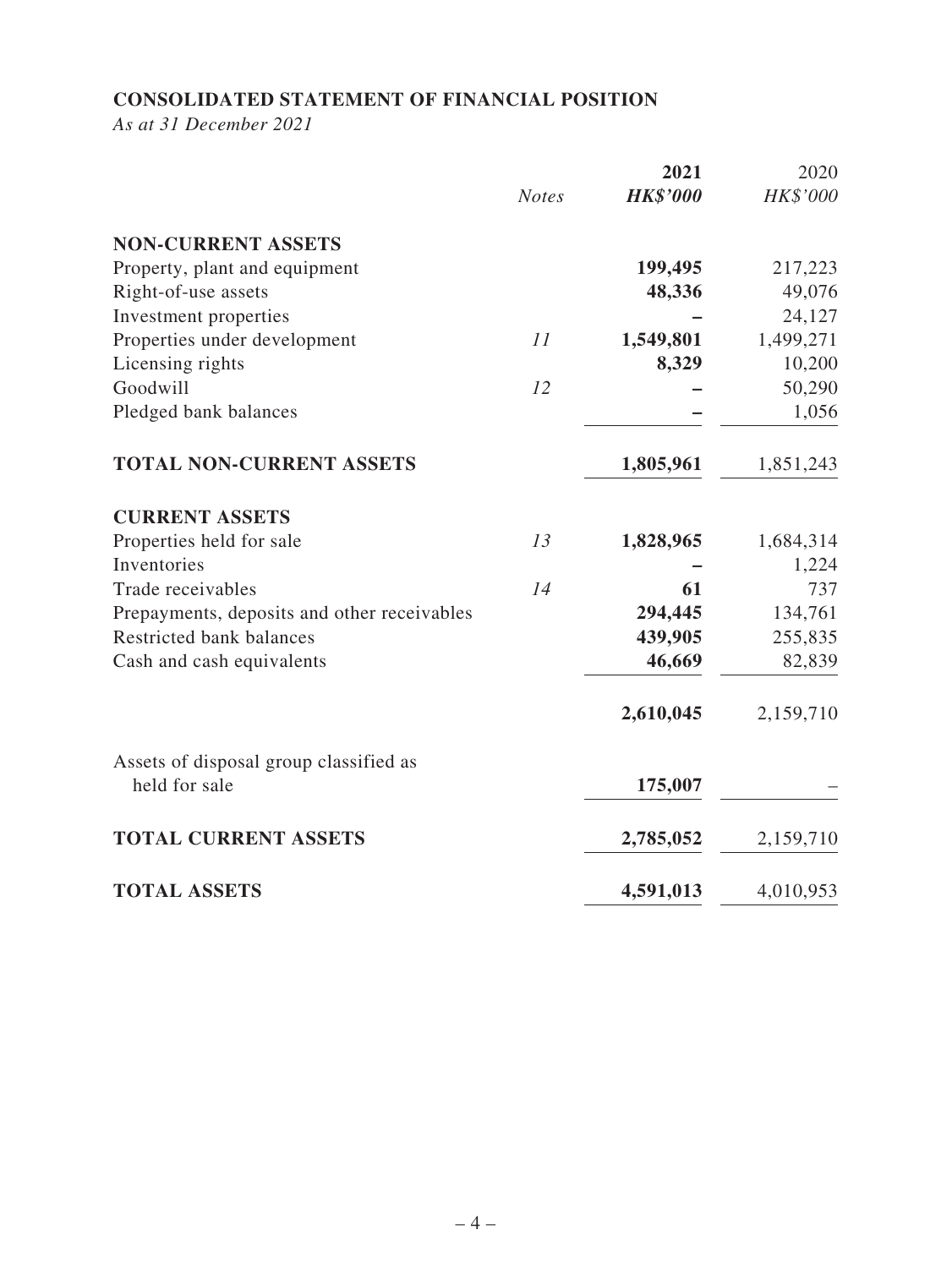|                                                |              | 2021            | 2020      |
|------------------------------------------------|--------------|-----------------|-----------|
|                                                | <b>Notes</b> | <b>HK\$'000</b> | HK\$'000  |
| <b>CURRENT LIABILITIES</b>                     |              |                 |           |
| Trade payables, other payables and accruals    | 15           | 658,450         | 904,595   |
| <b>Contract liabilities</b>                    | 16           | 1,974,806       | 754,137   |
| Amount due to non-controlling interest         | 17           | 2,142           | 64,217    |
| Amount due to a director                       | 18           |                 | 3,500     |
| Loans and borrowings — due within one year     |              | 785,245         | 375,372   |
|                                                |              | 3,420,643       | 2,101,821 |
| Liabilities directly associated with assets of |              |                 |           |
| disposal group classified as held for sale     |              | 50,340          |           |
| <b>TOTAL CURRENT LIABILITIES</b>               |              | 3,470,983       | 2,101,821 |
| NET CURRENT (LIABILITIES)/ASSETS               |              | (685, 931)      | 57,889    |
| <b>TOTAL ASSETS LESS CURRENT</b>               |              |                 |           |
| <b>LIABILITIES</b>                             |              | 1,120,030       | 1,909,132 |
| <b>NON-CURRENT LIABILITIES</b>                 |              |                 |           |
| Loans and borrowings — due after one year      |              | 948,911         | 1,411,902 |
| Amount due to a director                       | 18           | 40,747          | 31,910    |
| Promissory note payable                        | 19           | 107,827         | 107,427   |
| Long term lease liabilities                    |              | 507             |           |
| Deferred tax liabilities                       |              | 145,239         | 150,426   |
| <b>TOTAL NON-CURRENT LIABILITIES</b>           |              | 1,243,231       | 1,701,665 |
| NET (LIABILITIES)/ASSETS                       |              | (123,201)       | 207,467   |
| Share capital                                  | 20           | 69,464          | 69,464    |
| Reserves                                       |              | (233, 033)      | 83,275    |
| Equity attributable to owners of the Company   |              | (163, 569)      | 152,739   |
| Non-controlling interests                      |              | 40,368          | 54,728    |
| <b>TOTAL EQUITY</b>                            |              | (123,201)       | 207,467   |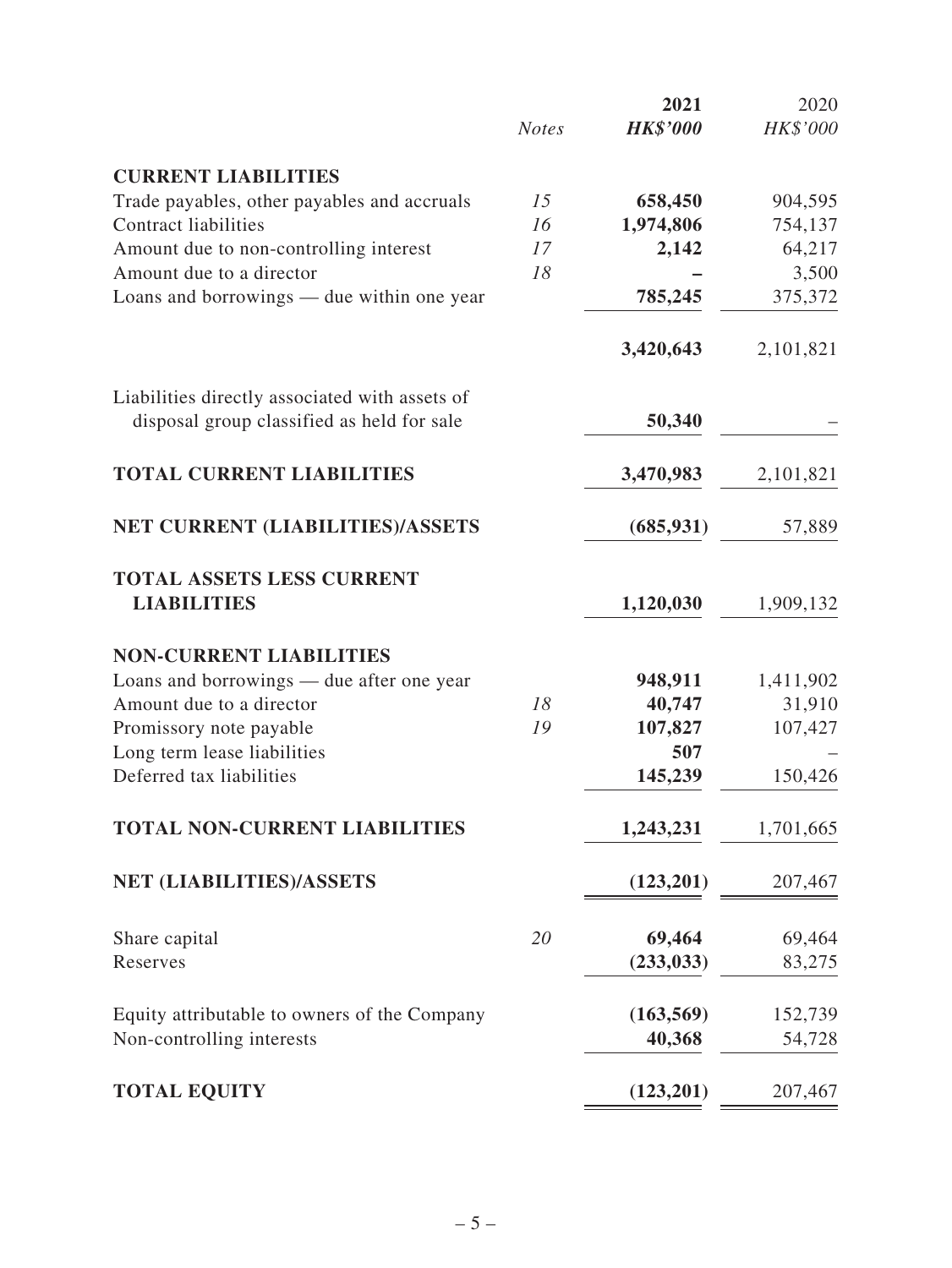### **NOTES**

### **1. CORPORATE INFORMATION**

TFG International Group Limited (the "**Company**") was incorporated in the Cayman Islands as an exempted company with limited liability under the Companies Law of the Cayman Islands. The registered office and principal place of business of the Company are located at Whitehall House, 238 North Church Street, George Town, Grand Cayman KY1-1102, Cayman Islands and Room 1301– 1302, Laws Commercial Plaza, 788 Cheung Sha Wan Road, Kowloon, Hong Kong respectively. The Company's shares are listed on the Main Board of The Stock Exchange of Hong Kong Limited (the "**Stock Exchange**").

During the year, the Group's activities mainly comprised properties development and hotel business in the People's Republic of China (the "**PRC**").

### **2 BASIS OF PREPARATION**

The consolidated financial statements have been prepared in accordance with Hong Kong Financial Reporting Standards ("**HKFRSs**") (which include all Hong Kong Financial Reporting Standards, Hong Kong Accounting Standards ("**HKASs**") and Interpretations) issued by the Hong Kong Institute of Certified Public Accountants (the "**HKICPA**"), accounting principles generally accepted in Hong Kong and the disclosure requirements of the Hong Kong Companies Ordinances. In addition, the consolidated financial statements include applicable disclosures required by the Rules Governing the Listing of Securities on the Stock Exchange. They have been prepared under the historical cost convention except for certain financial assets and financial liabilities which are measured at fair value. These consolidated financial statements are presented in Hong Kong dollars and all values are rounded to the nearest thousand except when otherwise indicated.

The preparation of financial statements in conformity with HKFRSs require the use of certain critical accounting estimates. It also requires management to exercise its judgement in the process of applying the Group's accounting policies.

#### **Going concern basis**

Notwithstanding that the current liabilities of the Group at 31 December 2021 exceed the Group's current assets at that date by approximately HK\$685,931,000 and the Group incurred net loss of approximately HK\$341,506,000 and HK\$216,755,000 for the years ended 31 December 2021 and 31 December 2020 respectively. The Directors considered it appropriate for the preparation of the consolidated financial statements on a going concern basis after taking into account of the following circumstances and measures to be implemented:

(a) On 28 March 2022, Mr. YANG Lijun, the controlling shareholder of the Company, has unconditionally undertaken to provide financial support for the continuing operation of the Group. The Directors believe that this undertaking is available for draw down as additional working capital of the Group, as and when needed.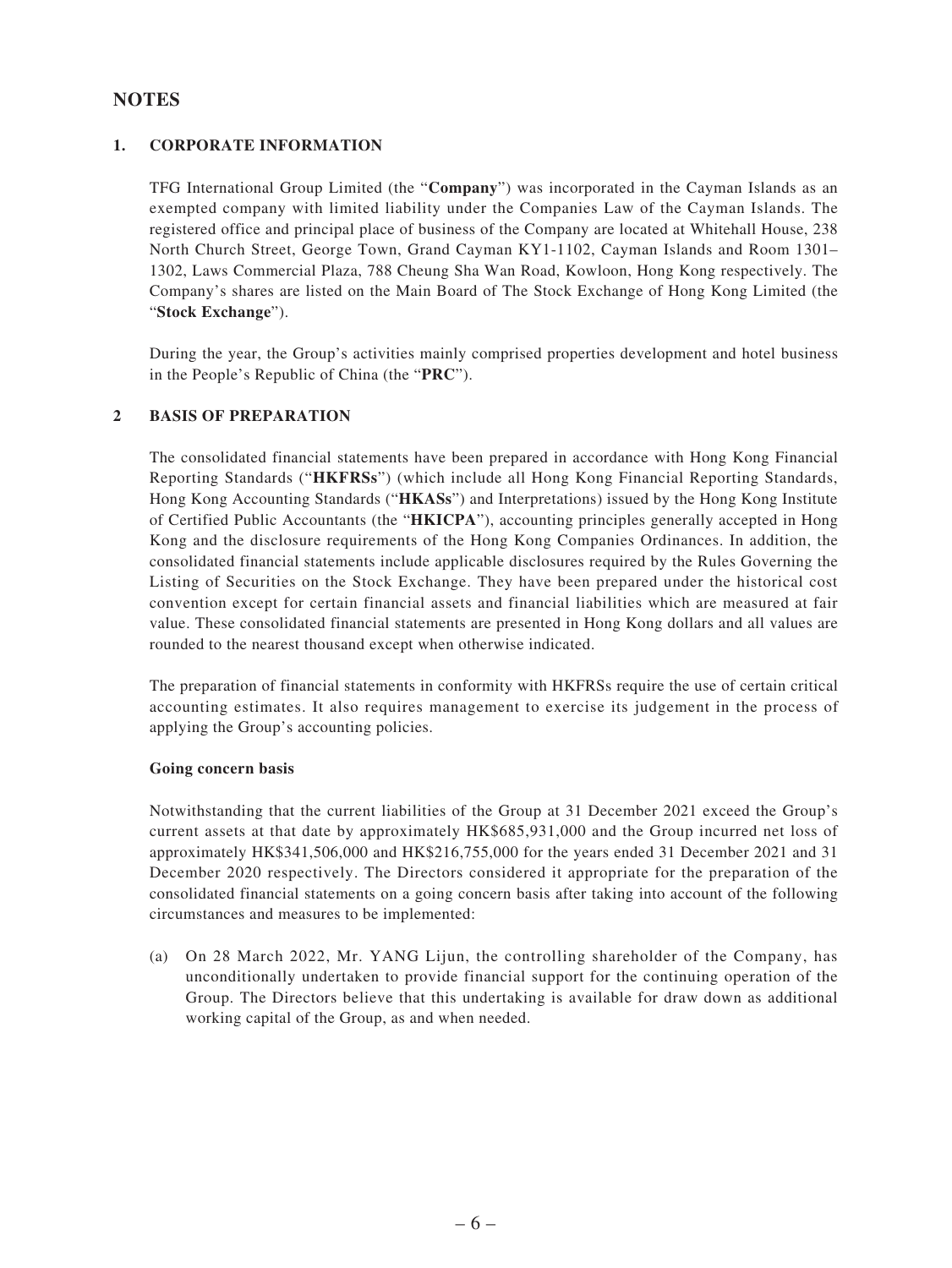- (b) The Group is implementing various measures, such as organizing marketing campaigns to stimulate the pre-sales revenue amount of properties and controlling the costing to improve the profit margin and operating cashflows of properties development and hotel business.
- (c) The Group will also continue to seek for other alternative financing and bank borrowings to finance the settlement of its existing financial obligations and future operating and capital expenditures.

The Directors are of the opinion that, taking into account the above-mentioned plans and measures, the Group will have sufficient working capital to finance its operations and to meet its financial obligations as and when they fall due within the next twelve months from 31 December 2021. Accordingly, the consolidated financial statements have been prepared on a going concern basis.

Should the Group be unable to operate as a going concern, adjustments would have to be made to reduce the carrying values of the Group's assets to their net realisable amounts, to provide for further liabilities which might arise, and to reclassify non-current assets and non-current liabilities as current assets and current liabilities respectively. The effect of these adjustments has not been reflected in the consolidated financial statements.

### **3. APPLICATION OF AMENDMENTS TO HONG KONG FINANCIAL REPORTING STANDARDS**

#### **New and amendments to HKFRSs that are mandatorily effective for the current year**

In the current year, the Group has applied the Amendments to References to the Conceptual Framework in HKFRS Standards and the following amendments to HKFRSs issued by the HKICPA for the first time, which are mandatorily effective for the annual period beginning on or after 1 January 2021 for the preparation of the consolidated financial statements:

#### *New and amended standards adopted by the Group*

The Group has applied the following amendments for the first time for their annual reporting period commencing 1 January 2021:

| Amendments to HKFRS 9, HKAS 39, | Interest rate benchmark reform — phase 2 |
|---------------------------------|------------------------------------------|
| HKFRS 7. HKFRS 4 and HKFRS 16   |                                          |
| Amendment to HKFRS 16           | Covid-19-Related rent concessions        |

In addition, the Group has early applied the Amendment to HKFRS 16, Covid-19-Related Rent Concessions beyond 30 June 2021.

The application of the amendments to HKFRSs in the current year had no material impact on the Group's financial positions and performance for the current and prior years and/or on the disclosures set out in these consolidated financial statements.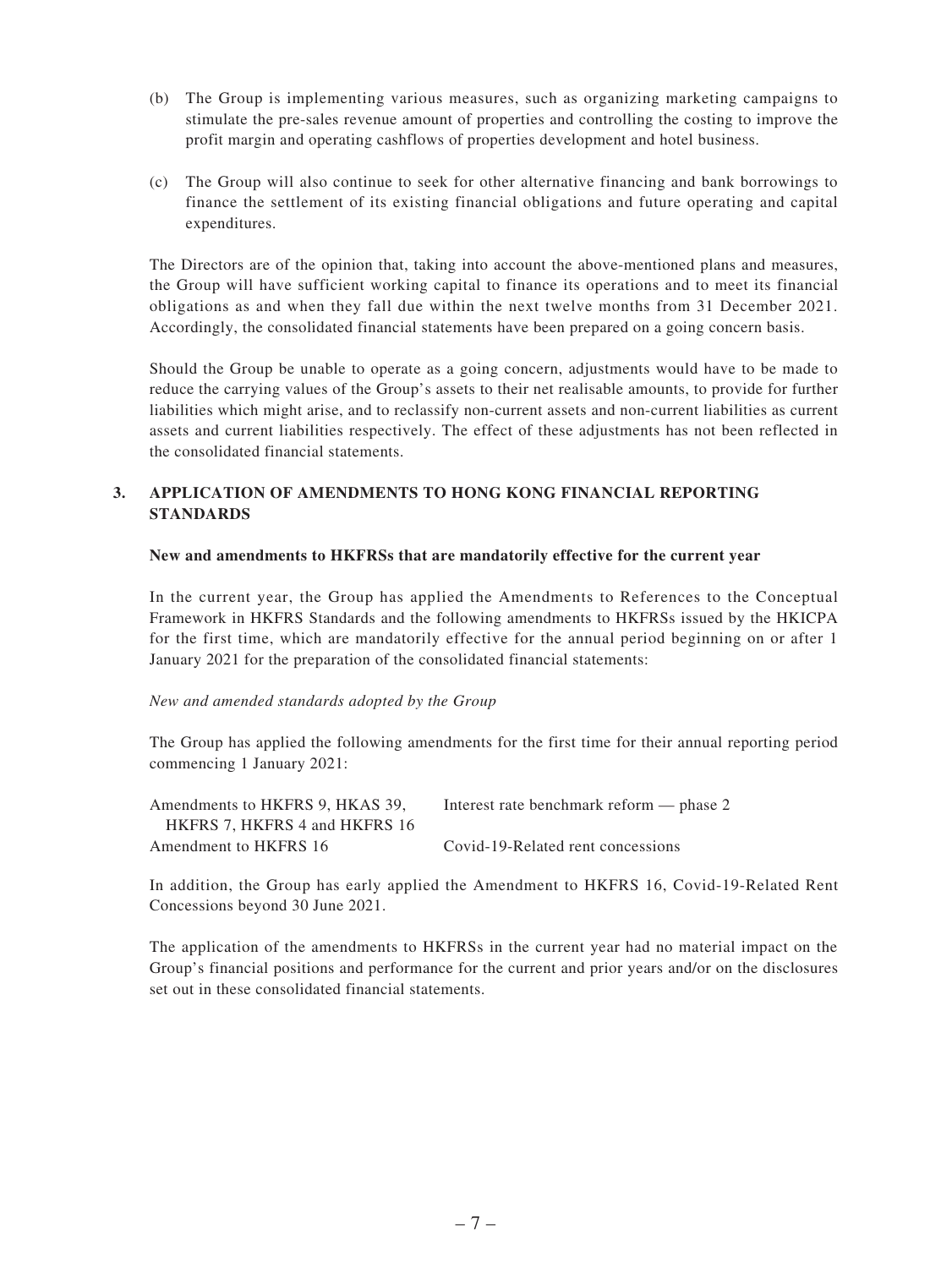#### **New and revised HKFRSs in issue but not yet effective**

The Group has not early applied the following new and amendments to HKFRSs that have been issued but are not yet effective:

| Amendments to HKFRS 3             | Reference to the conceptual framework <sup>1</sup>                       |
|-----------------------------------|--------------------------------------------------------------------------|
| Amendments to HKAS 16             | Property, plant and equipment: Proceeds before intended use <sup>1</sup> |
| Annual Improvements               | Annual Improvements to HKFRSs 2018-2020 Cycle <sup>1</sup>               |
| Amendments to HKAS 37             | Onerous Contracts — cost of fulfilling a contract <sup>1</sup>           |
| Amendments to HKAS 1              | Classification of liabilities as current or non-current <sup>2</sup>     |
| Amendments to HKAS 1 and          | Disclosure of accounting policies <sup>2</sup>                           |
| <b>HKFRS</b> Practice Statement 2 |                                                                          |
| Amendments to HKAS 8              | Definition of accounting estimates <sup>2</sup>                          |
| Amendments to HKAS 12             | Deferred tax related to assets and liabilities arising                   |
|                                   | from a single transaction <sup>2</sup>                                   |
| <b>HKFRS 17</b>                   | Insurance contracts <sup>2</sup>                                         |

- <sup>1</sup> Effective for annual periods beginning on or after 1 January 2022.<br><sup>2</sup> Effective for annual periods beginning on or after 1 January 2023.
- <sup>2</sup> Effective for annual periods beginning on or after 1 January 2023.

The directors of the Company anticipate that the application of all other new and amendments to HKFRSs will have no material impact on the consolidated financial statements in the foreseeable future.

#### **4. OPERATING SEGMENT INFORMATION**

For management purposes, the Group identifies reportable segments, on the basis of the products and services, for internal reports about components of the Group that are regularly reviewed by the chief operation decision makers for the purpose of allocating resources to segments and assessing their performances. There are three reportable operating segments identified as follows:

- (a) Property Development Business: Property development and provision of ancillary services including agency and clubhouse operating service;
- (b) Hotel Business: Sub-licensing rights to hotel operators and related hotel management activities; and
- (c) Other Business: Trading of hygiene products.

Management monitors the results of the Group's operating segments separately for the purpose of making decisions about resources allocation and performance assessment. Segment results represent the profit or loss earned before tax before taking into account interest income from bank deposits, unallocated other income, unallocated corporate expenses (including central administration costs and directors' remuneration) and finance costs. This is the measure reported to the chief operation decision makers and the board of directors for the purposes of resource allocation and performance assessment.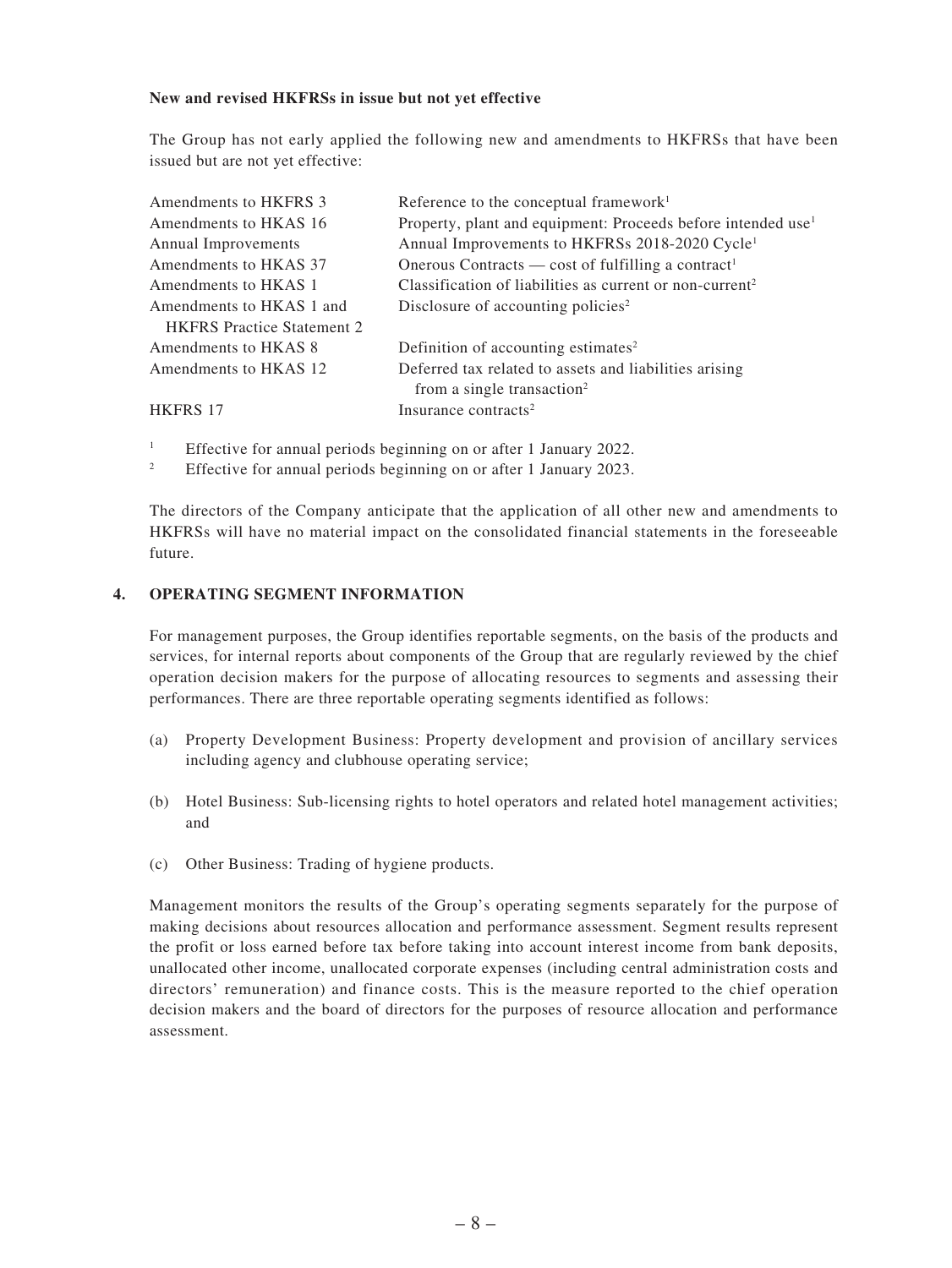|                                                       | For the year ended 31 December |           |                       |           |                 |          |                 |                 |
|-------------------------------------------------------|--------------------------------|-----------|-----------------------|-----------|-----------------|----------|-----------------|-----------------|
|                                                       | <b>Property Development</b>    |           | <b>Hotel Business</b> |           | <b>Others</b>   |          | <b>Total</b>    |                 |
|                                                       | 2021                           | 2020      | 2021                  | 2020      | 2021            | 2020     | 2021            | 2020            |
|                                                       | <b>HK\$'000</b>                | HK\$'000  | <b>HK\$'000</b>       | HK\$'000  | <b>HK\$'000</b> | HK\$'000 | <b>HK\$'000</b> | HK\$'000        |
| Segment revenue                                       |                                |           |                       |           |                 |          |                 |                 |
| Revenue from contracts with customers                 |                                |           |                       |           |                 |          |                 |                 |
| - recognised at a point in time                       | 508                            |           |                       |           | 258             | 3,759    | 766             | 3,759           |
| - recognised over time                                | 1,263                          | 5,136     | 5,745                 | 13,465    |                 |          | 7,008           | 18,601          |
| Total segment revenue                                 | 1,771                          | 5,136     | 5,745                 | 13,465    | 258             | 3,759    | 7,774           | 22,360          |
| Segment loss                                          | (126, 879)                     | (54, 550) | (17,709)              | (60, 995) | (1,704)         | (1, 831) | (146,292)       | (117, 376)      |
| Reconciliation:                                       |                                |           |                       |           |                 |          |                 |                 |
| Bank interest income                                  |                                |           |                       |           |                 |          | 1,551           | 1,003           |
| Other income                                          |                                |           |                       |           |                 |          | 2,407           | 2,942           |
| Gain on change in fair value of                       |                                |           |                       |           |                 |          |                 |                 |
| investment properties<br>Gain on termination of lease |                                |           |                       |           |                 |          |                 | 3,194           |
|                                                       |                                |           |                       |           |                 |          | (63,081)        | 10<br>(19, 587) |
| Other unallocated expenses<br>Finance costs           |                                |           |                       |           |                 |          |                 |                 |
|                                                       |                                |           |                       |           |                 |          | (135, 687)      | (86, 779)       |
| Loss before tax                                       |                                |           |                       |           |                 |          | (341, 102)      | (216, 593)      |

*Note:* There were no inter-segment sales for both of the year ended 31 December 2021 and 31 December 2020.

#### **Geographical information**

The Group operates in one main geographical area — the PRC.

|                | 2021            | 2020     |
|----------------|-----------------|----------|
|                | <b>HK\$'000</b> | HK\$'000 |
| <b>REVENUE</b> |                 |          |
| $-$ PRC $-$    | 7,774           | 22,360   |
|                |                 |          |

### **Revenue from customers contributing over 10% of the total revenue of the Group**

Revenue from individual customers contributing over 10% of the total revenue of the Group is as follows:

|            | 2021            | 2020     |
|------------|-----------------|----------|
|            | <b>HK\$'000</b> | HK\$'000 |
| Customer A | 5,056           | 12,824   |
| Customer B |                 | 2,715    |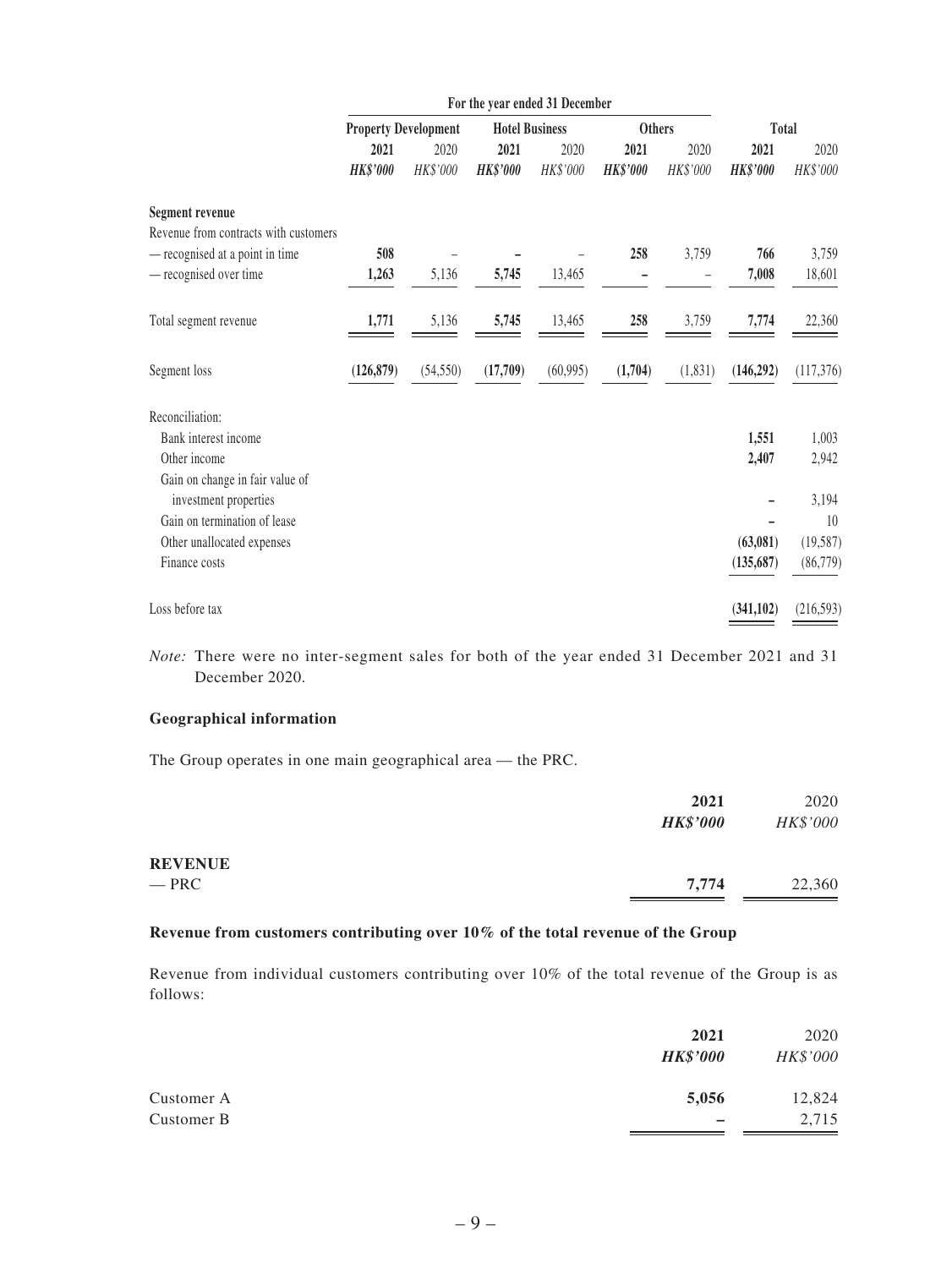#### **5. REVENUE**

Revenue represents the aggregate of income from sales of properties held for sale, sales of hygiene products, sub-licensing of operating rights and property agency income and is analysed as follows:

|    |                                                | 2021            | 2020     |
|----|------------------------------------------------|-----------------|----------|
|    |                                                | <b>HK\$'000</b> | HK\$'000 |
|    | Sales of properties held for sale              | 508             |          |
|    | Sales of hygiene products                      | 258             | 3,759    |
|    | Licensing income                               | 5,745           | 13,465   |
|    | Property agency income                         | 1,263           | 5,136    |
|    |                                                | 7,774           | 22,360   |
|    | Disaggregated by timing of revenue recognition |                 |          |
|    |                                                | 2021            | 2020     |
|    |                                                | <b>HK\$'000</b> | HK\$'000 |
|    | Revenue recognised:                            |                 |          |
|    | - Point in time                                | 766             | 3,759    |
|    | $-$ Over time                                  | 7,008           | 18,601   |
|    |                                                | 7,774           | 22,360   |
| 6. | <b>OTHER INCOME AND GAINS</b>                  |                 |          |
|    |                                                | 2021            | 2020     |
|    |                                                | <b>HK\$'000</b> | HK\$'000 |

| Bank interest income                     | 1,551 | 1,003  |
|------------------------------------------|-------|--------|
| Other interest income                    |       | 11,885 |
| Government subsidies                     |       | 590    |
| Write off of other payables and accruals |       | 1,158  |
| Gain on termination of lease             |       | 10     |
| Rental income                            | 2,407 | 2,407  |
| Others                                   | 1,577 | 1,318  |
|                                          | 5,535 | 18.371 |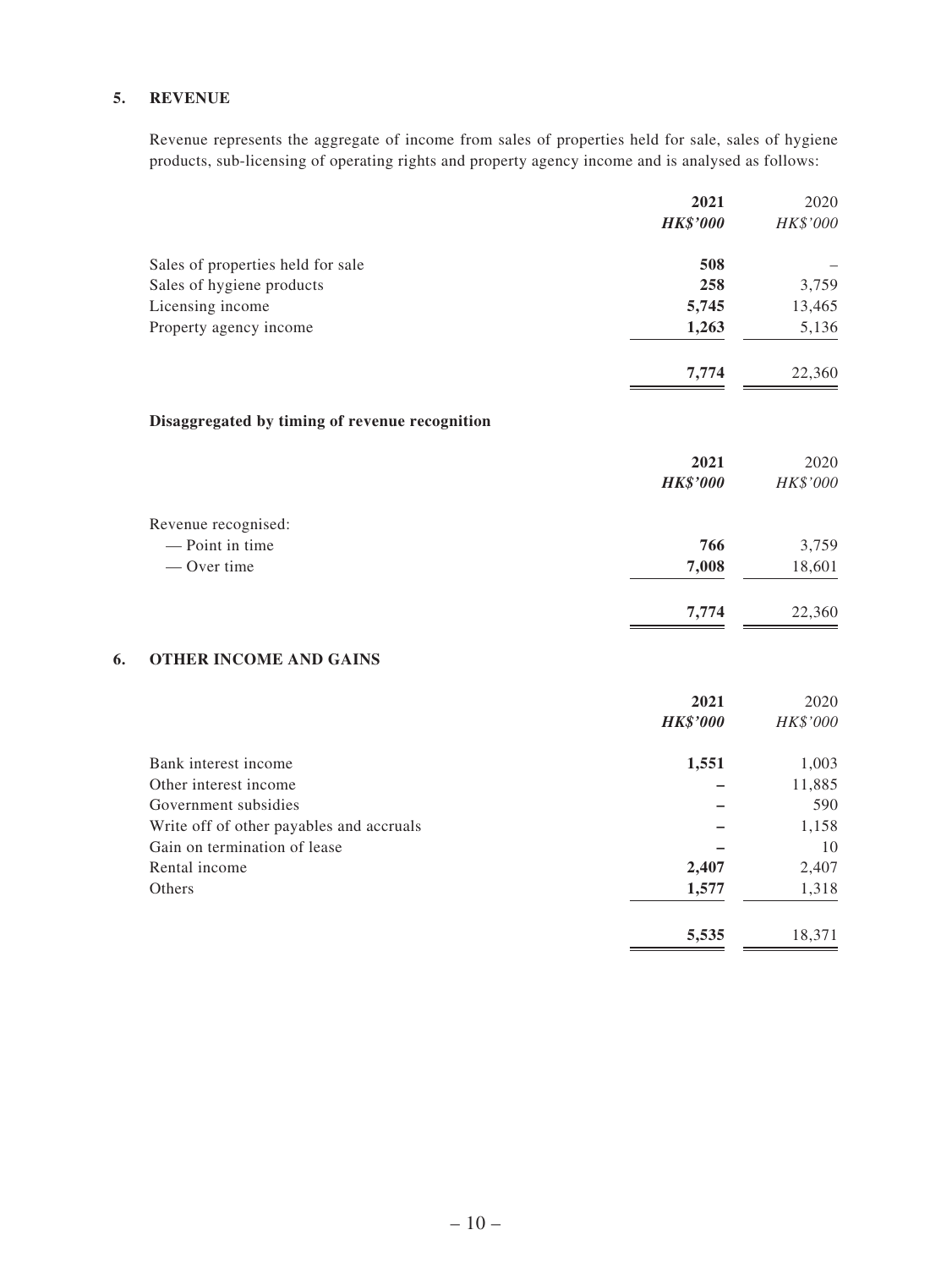#### **7. FINANCE COSTS**

|                                                          | 2021            | 2020      |
|----------------------------------------------------------|-----------------|-----------|
|                                                          | <b>HK\$'000</b> | HK\$'000  |
| Interests on                                             |                 |           |
| Loans and borrowings                                     | 148,124         | 120,836   |
| Amounts due to directors                                 | 3,562           | 2,119     |
| Promissory note                                          | 10,174          | 3,007     |
| Lease liabilities                                        | 28              | 51        |
|                                                          | 161,888         | 126,013   |
| Less: Amount capitalised on properties under development | (26,201)        | (39, 234) |
|                                                          | 135,687         | 86,779    |
|                                                          |                 |           |

The borrowing costs have been capitalised at the rates ranged from 8.8% to 13% (2020: from 8.8% to 13%) per annum.

### **8. LOSS BEFORE TAX**

The Group's loss before tax is arrived at after charging/(crediting):

|                                                               | 2021            | 2020      |
|---------------------------------------------------------------|-----------------|-----------|
|                                                               | <b>HK\$'000</b> | HK\$'000  |
| Cost of sales                                                 |                 |           |
| Cost of properties sold                                       | 177             |           |
| Cost of inventories sold                                      | 406             | 2,579     |
| Amortisation of licensing rights                              | 1,884           | 2,470     |
| Property agency service charges                               | 1,129           | 2,143     |
|                                                               | 3,596           | 7,192     |
|                                                               |                 |           |
| Depreciation of property, plant and equipment                 | 20,432          | 23,391    |
| Depreciation of right-of-use assets                           | 2,115           | 2,540     |
| Loss on disposal of property, plant and equipment             | 78              | 189       |
| Rental expenses for short-term leases                         | 2,881           | 4,028     |
| Auditors' remuneration                                        | 1,007           | 923       |
| Employee benefit expenses (including directors' remuneration) |                 |           |
| — Wages and salaries                                          | 19,970          | 22,673    |
| — Retirement benefits scheme contributions                    | 1,574           | 809       |
| Exchange gains, net                                           | (6, 489)        | (10, 915) |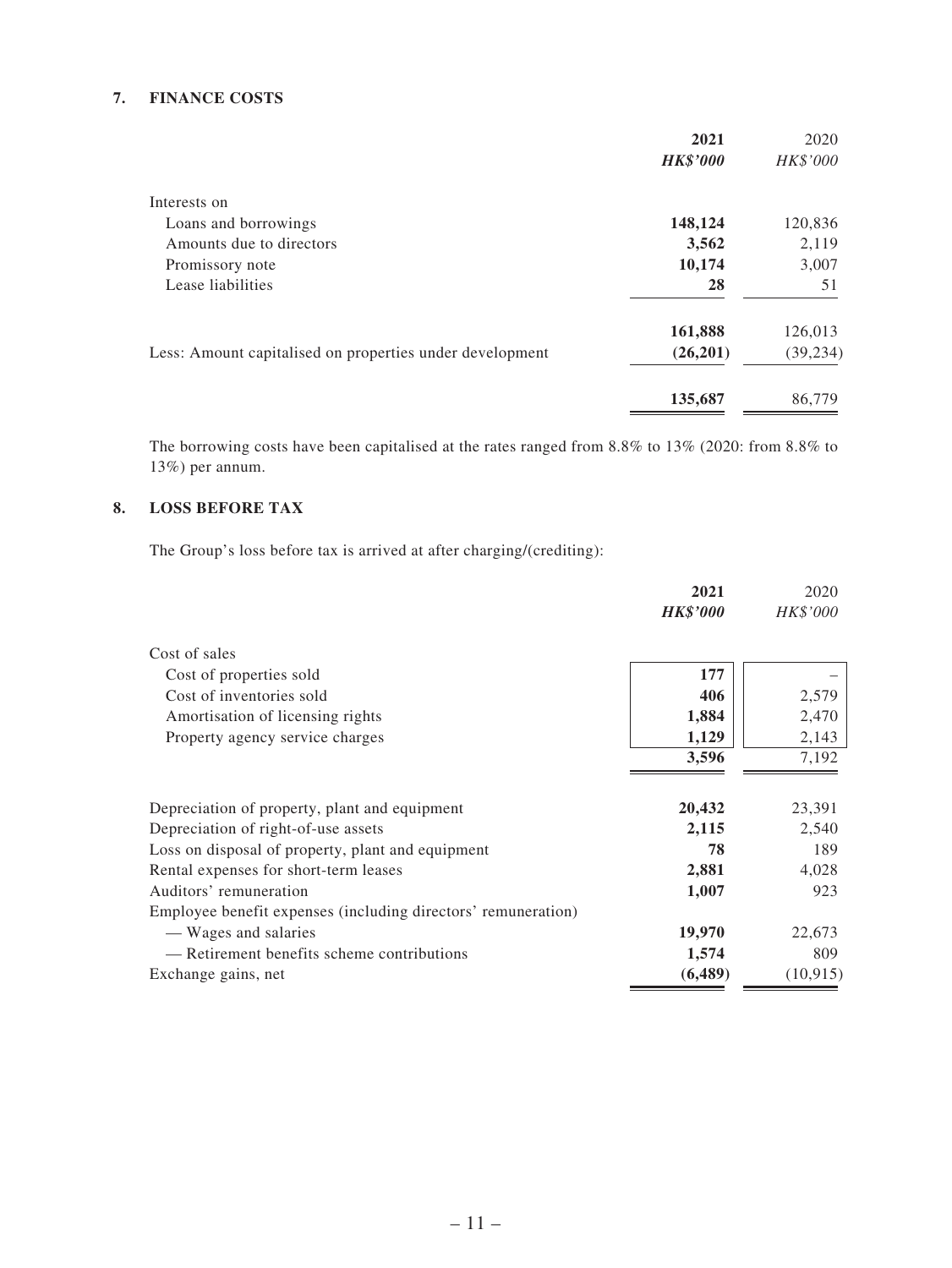#### **9. INCOME TAX EXPENSE**

|                                 | 2021<br><b>HK\$'000</b> | 2020<br>HK\$'000 |
|---------------------------------|-------------------------|------------------|
| Current tax expense             |                         |                  |
| PRC enterprise income tax       |                         |                  |
| — Provision for the year        | (658)                   | (206)            |
| — Under provision in prior year | (145)                   |                  |
|                                 | (803)                   | (206)            |
| Deferred tax credit             | 399                     | 44               |
| Income tax expense              | (404)                   | (162)            |

No provision for Hong Kong profits tax has been made in the consolidated financial statements as the Group has no assessable profit arising in Hong Kong for both of the years presented.

PRC enterprise income tax is calculated at 25% (2020: 25%) of the profits of the group entities in the PRC.

### **10. LOSS PER SHARE**

The calculation of the basic loss per share is based on the loss attributable to owners of the Company amounted to HK\$326,264,000 (2020: HK\$217,714,000), and 6,946,350,040 (2020: 6,946,350,040) ordinary shares in issue during the year.

No diluted loss per share for both of the year ended 31 December 2021 and 2020 was presented as there were no potential ordinary shares in issue for both of the years.

#### **11. PROPERTIES UNDER DEVELOPMENT**

|                                       | 2021            | 2020            |
|---------------------------------------|-----------------|-----------------|
|                                       | <b>HK\$'000</b> | <b>HK\$'000</b> |
| Properties under development, at cost | 1,549,801       | 1,499,271       |

The properties are located in Hengqin and Doumen district, Zhuhai City, the PRC.

### **12. GOODWILL**

|                                          | 2021<br><b>HK\$'000</b> | 2020<br>HK\$'000 |
|------------------------------------------|-------------------------|------------------|
| <b>Carrying amount</b>                   |                         |                  |
| At the beginning of the year             | 50,290                  |                  |
| Arising from acquisition of subsidiaries |                         | 50,290           |
| Impairment of goodwill                   | (50, 290)               |                  |
| At the end of the year                   |                         | 50,290           |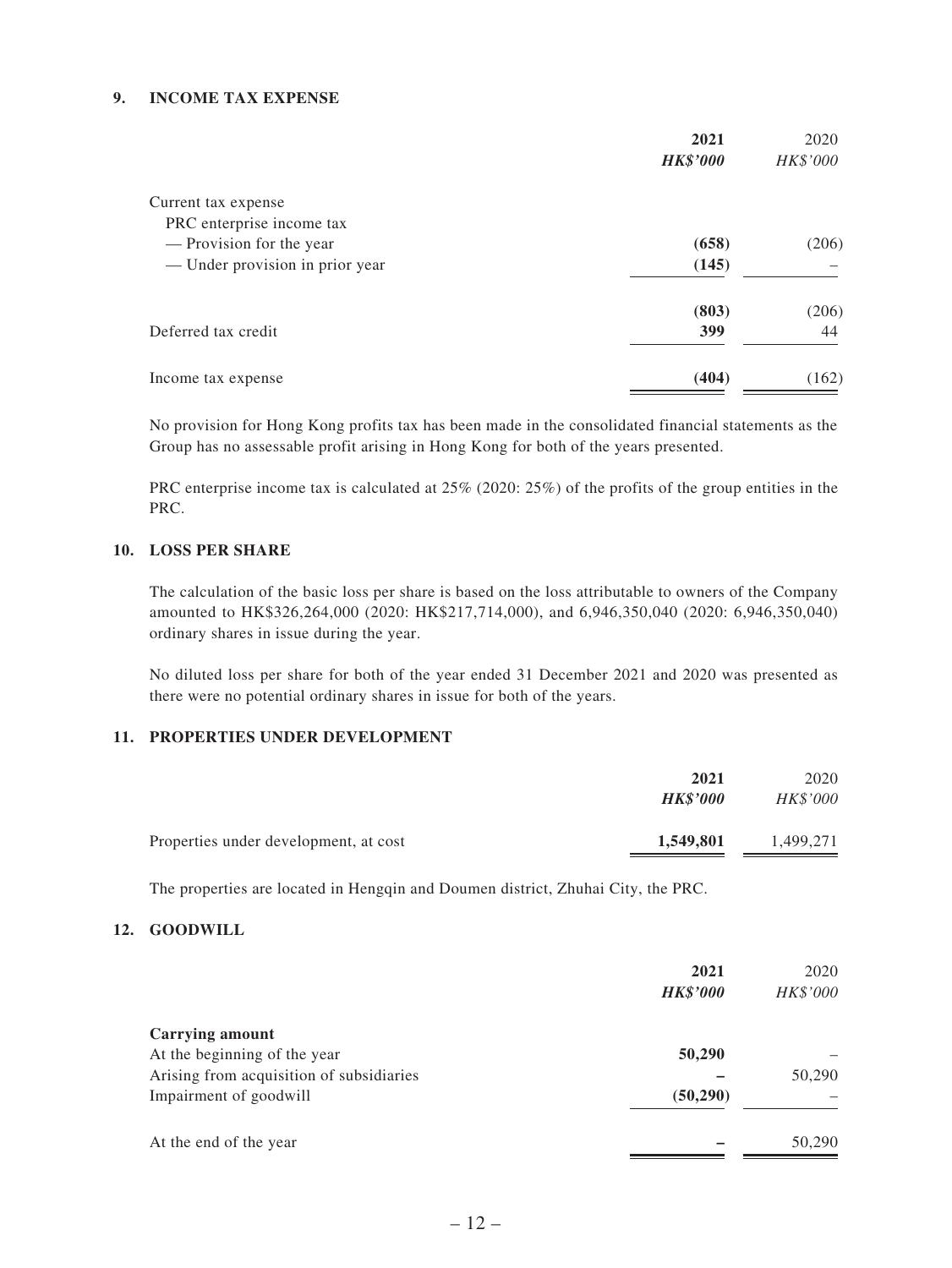Goodwill acquired in a business combination is allocated, at acquisition, to the cash generating unit ("**CGU**") that is expected to benefit from that business combination.

Goodwill arose from the acquisition of Eway International Investment Limited ("**Eway International**") which was completed in September 2020. The CGU to which the goodwill was allocated represents Eway International which, through its PRC subsidiaries, is principally engaging in the development, leasing and management of properties located in the PRC.

The Company engaged a valuer, B.I. Appraisals Limited ("**the valuer**") to conduct a valuation, according to Hong Kong Accounting Standard 36, "Impairment of Assets" ("**HKAS 36**") on the value in use of the CGU as at 31 December 2021 and 31 December 2020, respectively.

The key assumptions for the value-in-use calculation are those regarding the discount rates, the budgeted revenue and budgeted expenses during the forecasting periods, which are determined by the management based on the past performance and management's expectations for the market development.

The recoverable amount of the CGU was determined based on value-in-use calculations using cash flow projections based on financial budgets covering a five-year period approved by the management. Cash flows beyond five-year period are extrapolated using growth rate of 2.0% per annum (2020: 2.6% per annum). The cash flow projections are discounted at discount rate of 10.51% per annum (2020: 10.51% per annum), which reflects the specific risks relating to such CGU.

Based on the calculation of the value-in-use of the CGU to which the goodwill is allocated and the PRC real estate market has been impacted by the persistence of the Novel Coronavirus together with the relevant negative government measures in relation to the property development industry in the PRC, the management of the Group considered it appropriate to make full impairment of goodwill in the consolidated financial statements.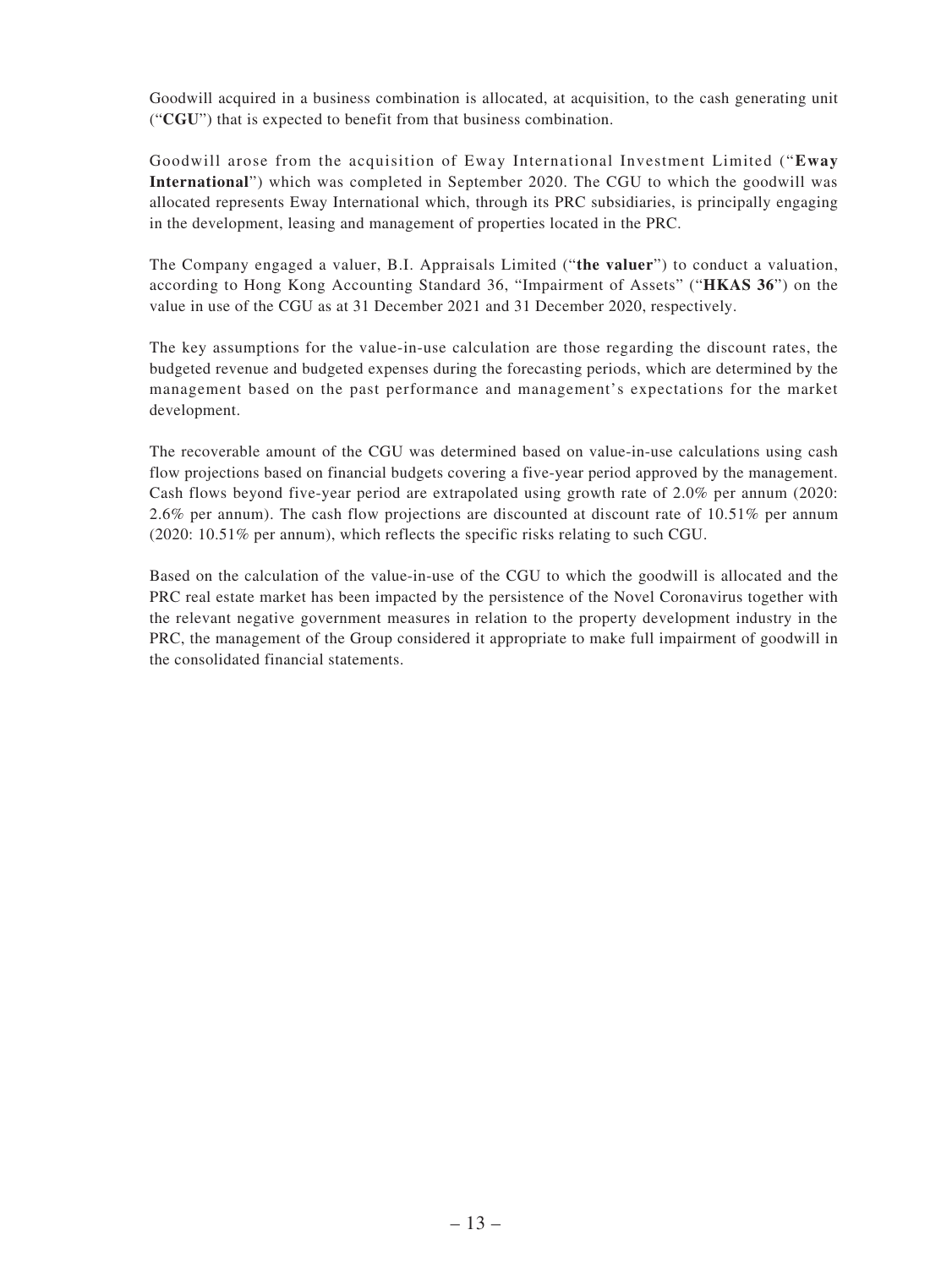#### **13. PROPERTIES HELD FOR SALE**

|     |                            | 2021<br><b>HK\$'000</b> | 2020<br>HK\$'000 |
|-----|----------------------------|-------------------------|------------------|
|     | Properties held for sale   |                         |                  |
|     | — Completed                |                         | 1,496            |
|     | - Under development        | 1,828,965               | 1,682,818        |
|     |                            | 1,828,965               | 1,684,314        |
| 14. | <b>TRADE RECEIVABLES</b>   |                         |                  |
|     |                            | 2021                    | 2020             |
|     |                            | <b>HK\$'000</b>         | HK\$'000         |
|     | Trade receivables, gross   | 94,965                  | 92,610           |
|     | Impairment loss recognised | (94, 904)               | (91, 873)        |
|     |                            | 61                      | 737              |

Credit period normally granted to customers of the Group is 30 days.

An aged analysis of the trade receivables after impairment loss recognised, based on invoice date, is as follows:

|                | 2021<br><b>HK\$'000</b> | 2020<br>HK\$'000 |
|----------------|-------------------------|------------------|
| Within 1 month | 61                      | 222              |
| $1-3$ months   |                         | 63               |
| $4-12$ months  |                         | 452              |
|                | 61                      | 737              |

Movements in impairment loss recognised on trade receivables are as follows:

|                                 | 2021<br><b>HK\$'000</b> | 2020<br>HK\$'000 |
|---------------------------------|-------------------------|------------------|
| At the beginning of the year    | 91,873                  | 86,961           |
| Impairment loss recognised, net |                         | 8,193            |
| Exchange realignment            | 3,031                   | (3,281)          |
| At the end of the year          | 94,904                  | 91,873           |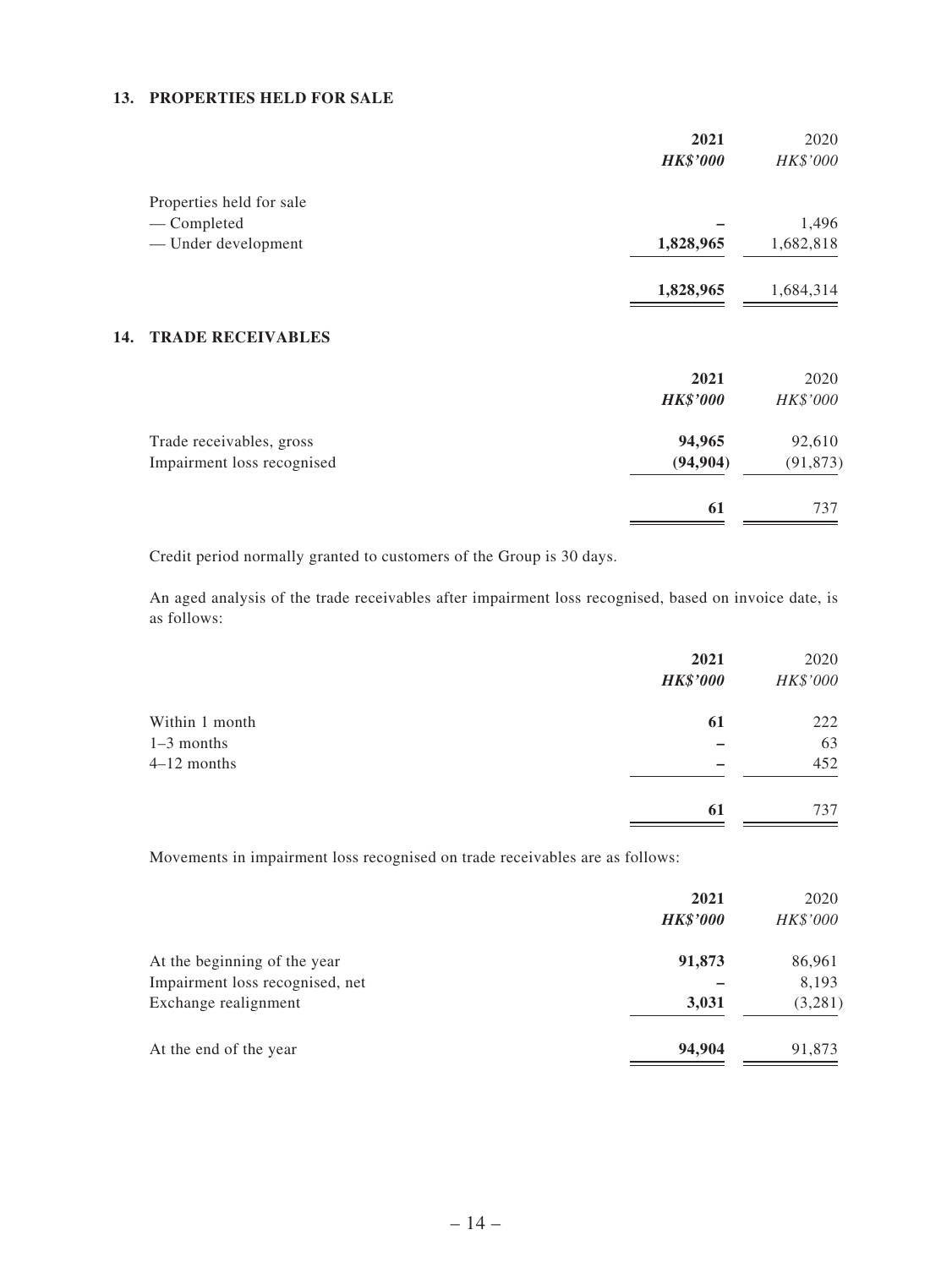### **15. TRADE PAYABLES, OTHER PAYABLES AND ACCRUALS**

| 2021            | 2020     |
|-----------------|----------|
| <b>HK\$'000</b> | HK\$'000 |
| 275,204         | 643,012  |
| 140,343         | 68,809   |
| 92,355          | 30,999   |
| 541             | 30       |
|                 | 118,156  |
| 150,007         | 43,589   |
| 658,450         | 904,595  |
|                 |          |

*Note:*

(a) The following is an aged analysis of trade payables for property development expenditure presented based on the invoice date:

|                                | 2021<br><b>HK\$'000</b> | 2020<br>HK\$'000  |
|--------------------------------|-------------------------|-------------------|
| Within 1 month<br>$1-3$ months | 143,020<br>132,184      | 554,116<br>88,896 |
|                                | 275,204                 | 643,012           |

(b) The short-term advances from a brother of a director and other parties amounting to Nil (2020: HK\$48,966,000) and Nil (2020: HK\$69,190,000), respectively, are unsecured, interest free and with no fixed repayment terms.

#### **16. CONTRACT LIABILITIES**

|                                                   | 2021            | 2020            |
|---------------------------------------------------|-----------------|-----------------|
|                                                   | <b>HK\$'000</b> | <b>HK\$'000</b> |
| Advance payments received for sales of properties | 1,974,806       | 754.137         |

The Group received payments from customers based on billing schedules as stipulated in the property sale contracts. Payments are usually received in advance of the performance under the sale contracts.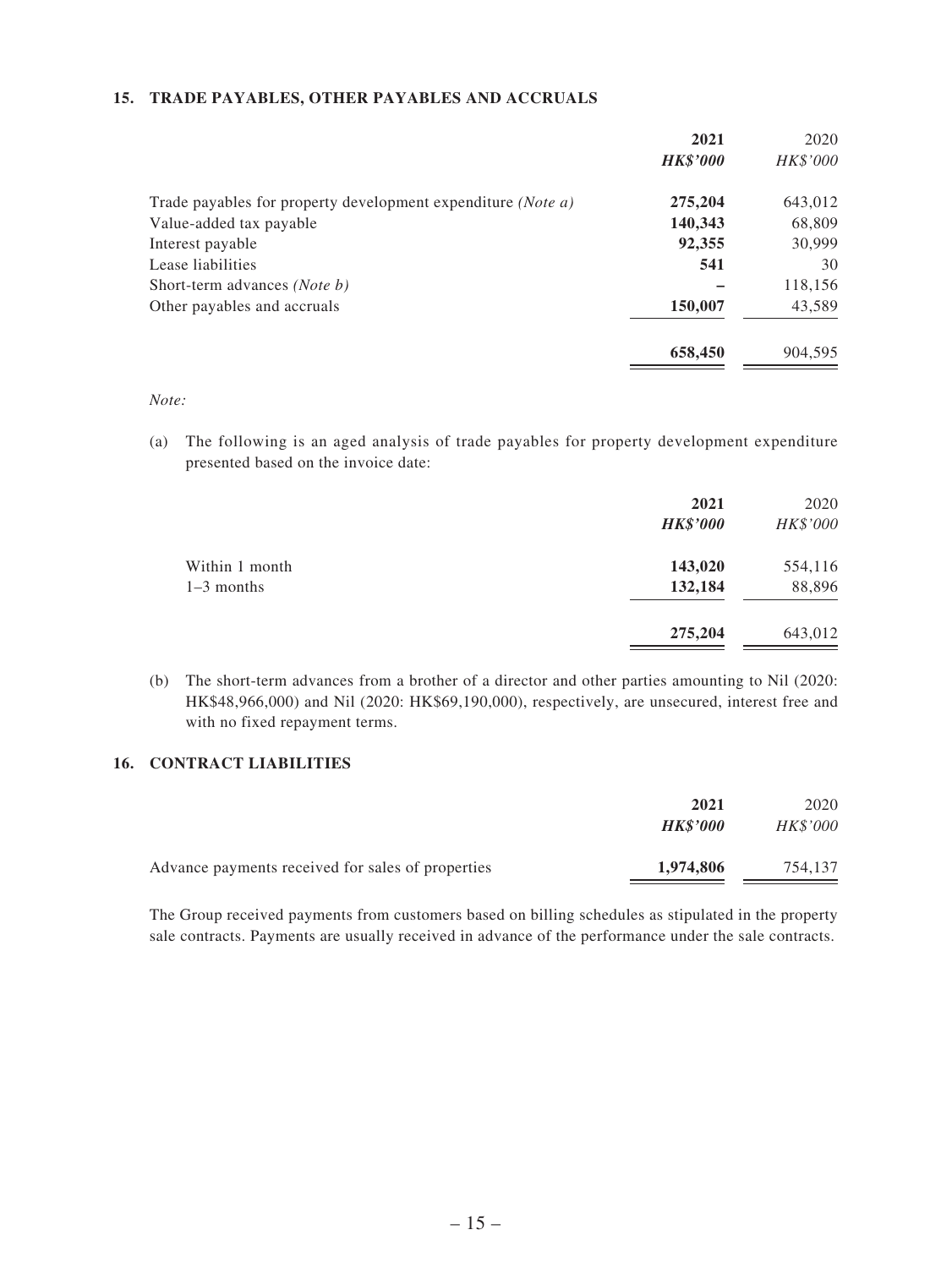### **17. AMOUNT DUE TO NON-CONTROLLING INTEREST**

The amount due to non-controlling interest is unsecured, interest free and has no fixed repayment terms.

### **18. AMOUNT DUE TO A DIRECTOR**

|                                                  | 2021            | 2020     |
|--------------------------------------------------|-----------------|----------|
|                                                  | <b>HK\$'000</b> | HK\$'000 |
| Amount due to a director repayable:              |                 |          |
| — Within one year                                |                 | 3,500    |
| - Within a period of more than one year but not  |                 |          |
| exceeding two years                              | 40,747          |          |
| - Within a period of more than two years but not |                 |          |
| exceeding five years                             |                 | 31,910   |
|                                                  |                 |          |
|                                                  | 40,747          | 35,410   |
|                                                  |                 |          |
| Analysed for reporting purpose:                  |                 |          |
| — Current liabilities                            |                 | 3,500    |
| - Non-current liabilities                        | 40,747          | 31,910   |
|                                                  |                 |          |
|                                                  | 40,747          | 35,410   |
|                                                  |                 |          |

The amount due to a director, Mr. Yang Lijun is unsecured, carries interest at interest rates ranged from 9% to 13% per annum (2020: 9% to 13% per annum).

### **19. PROMISSORY NOTE PAYABLE**

|                                          | 2021            | 2020     |
|------------------------------------------|-----------------|----------|
|                                          | <b>HK\$'000</b> | HK\$'000 |
| Promissory note payable:                 |                 |          |
| — Within a period of more than one year  |                 |          |
| but not exceeding two years              | 107,827         |          |
| — Within a period of more than two years |                 |          |
| but not exceeding five years             |                 | 107,427  |
|                                          | 107,827         | 107.427  |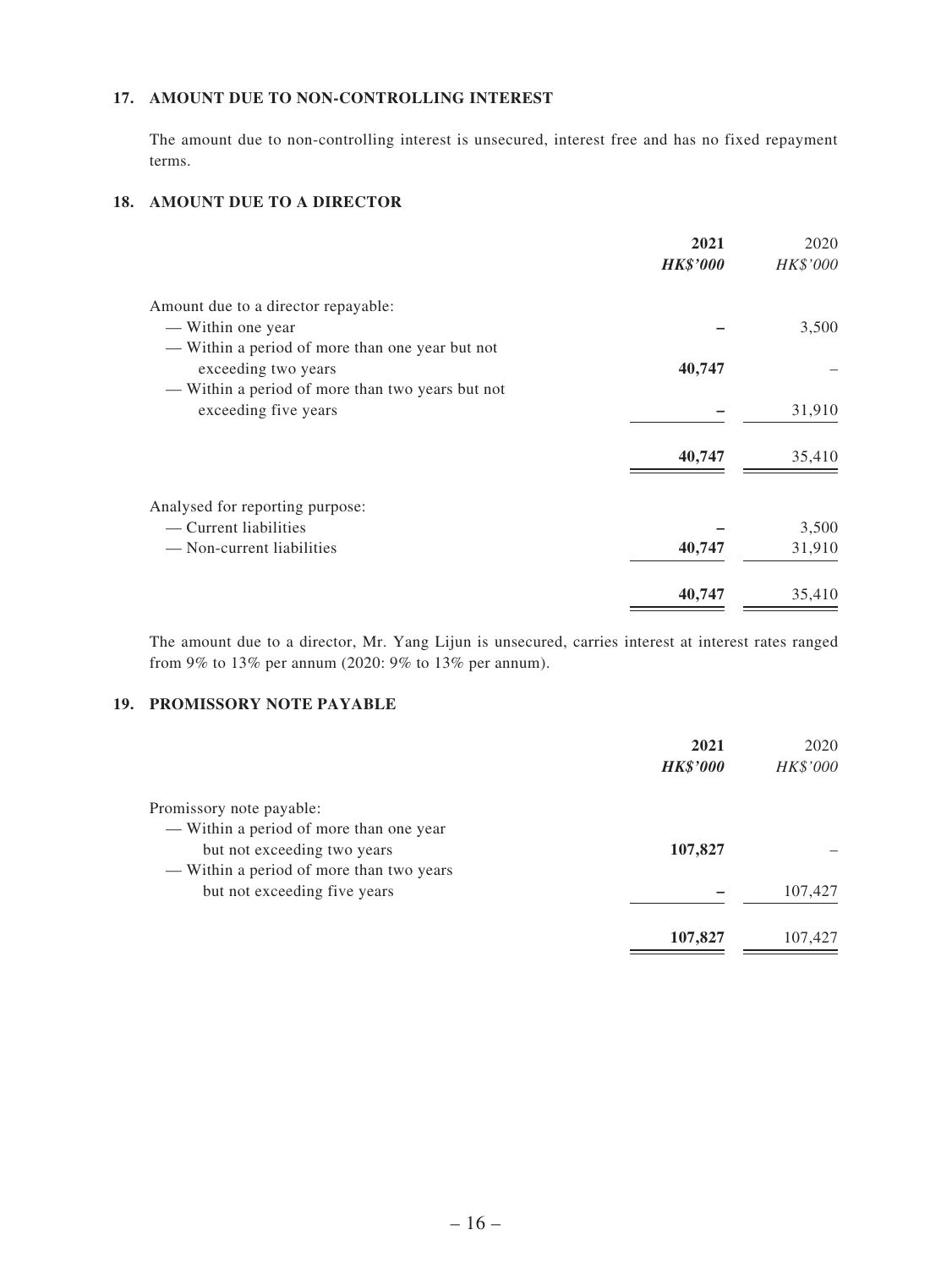#### **20. SHARE CAPITAL**

|                                                  | 2021            | 2020      |
|--------------------------------------------------|-----------------|-----------|
|                                                  | <b>HK\$'000</b> | HK\$'000  |
| Authorised:                                      |                 |           |
| 100,000,000,000 (2020: 100,000,000,000) ordinary |                 |           |
| shares of HK\$0.01 each                          | 1,000,000       | 1,000,000 |
| Issued and fully paid:                           |                 |           |
| 6,946,350,040 (2020: 6,946,350,040) ordinary     |                 |           |
| shares of HK\$0.01 each                          | 69,464          | 69,464    |

### **21. DIVIDEND**

No dividend was paid or proposed for the year ended 31 December 2021, nor had any dividend been proposed since the end of the reporting period (2020: Nil).

#### **22. PROJECT COMMITMENTS**

As at 31 December 2021, the Group had outstanding commitments for property development expenditure and acquisition of land for development contracted but not provided for amounted to approximately HK\$832,008,000 (2020: HK\$390,086,000).

### **23. CAPITAL COMMITMENTS**

The Group did not have any significant capital commitments as at 31 December 2021 (2020: Nil).

#### **24. CONTINGENT LIABILITIES**

As at 31 December 2021, the Group had contingent liabilities amounting to HK\$365,046,000 (2020: HK\$130,641,000) in respect of the buy-back guarantee in favour of banks to secure mortgage loan facilities granted to the purchasers of the Group's properties.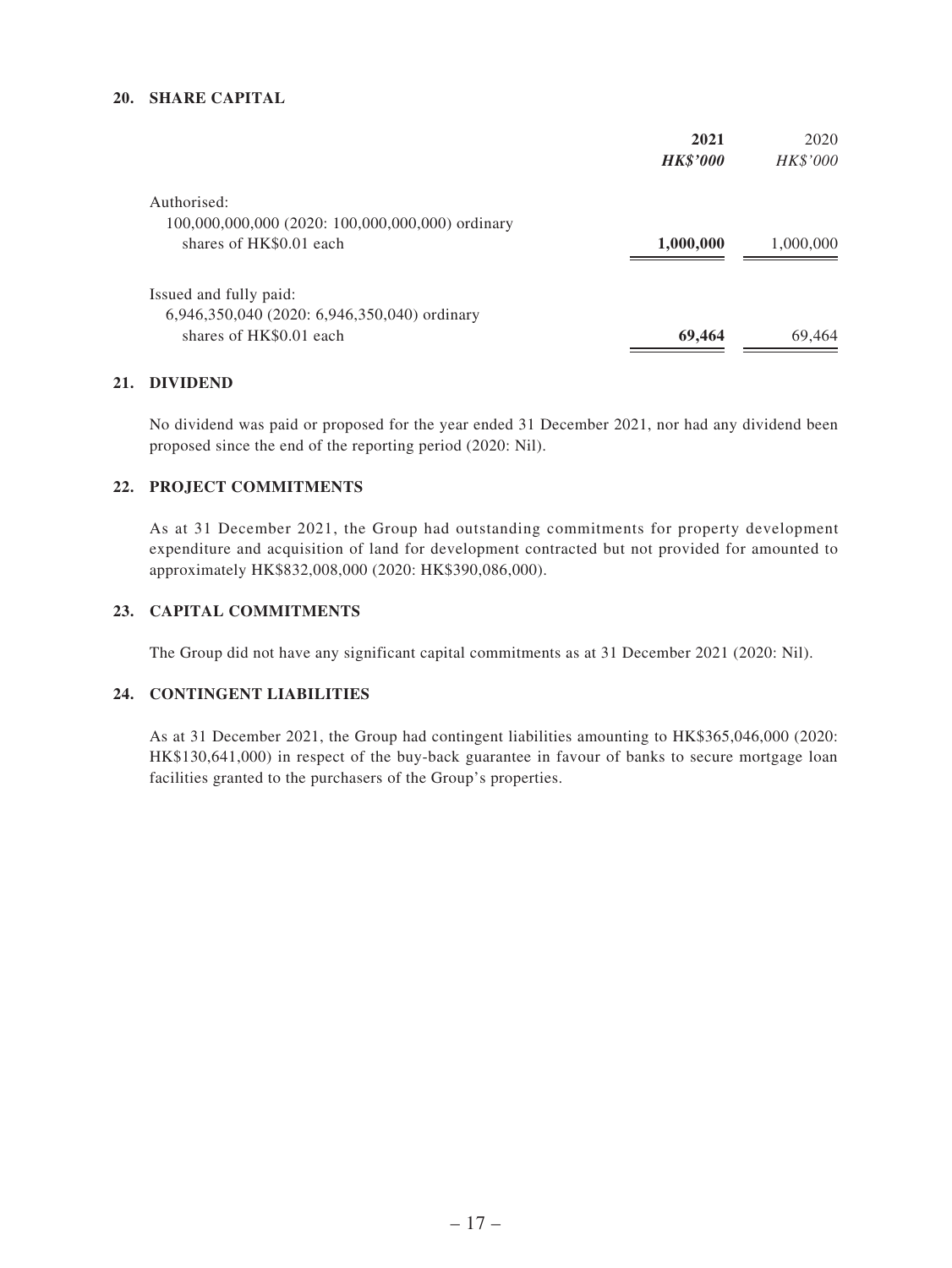The following is an extract of the auditors' report on the Group's financial statements for the year ended 31 December 2021:

# **DISCLAIMER OF OPINION**

We do not express an opinion on the consolidated financial statements. Because of the significance of the matters described in the Basis for Disclaimer of Opinion section of our report, we have not been able to obtain sufficient appropriate audit evidence to provide a basis for an audit opinion on these consolidated financial statements. In all other respects, in our opinion the consolidated financial statements have been properly prepared in compliance with the disclosure requirements of the Hong Kong Companies Ordinance.

# **BASIS FOR DISCLAIMER OF OPINION**

### **Going concern**

As disclosed in the consolidated financial statements, the current liabilities of the Group at 31 December 2021 exceed the Group's current assets at that date by approximately HK\$685,931,000 and the Group incurred net loss of approximately HK\$341,506,000 and HK\$216,755,000 for the years ended 31 December 2021 and 31 December 2020 respectively.

The consolidated financial statements have been prepared by the directors of the Company on a going concern basis, the validity of which depends upon the results of the successful implementation and outcome of the measures to be undertaken by the Group. In view of the extent of the material uncertainties relating to the results of those measures (detailed in note 2) to be undertaken by the Group which might cast a significant doubt on the Group's ability to continue as a going concern, we are unable to form an opinion as to whether it is appropriate for the preparation of the consolidated financial statement on a going concern basis.

Should the going concern assumption be inappropriate, adjustments would have to be made to the consolidated financial statements to write down the value of assets to their recoverable amounts, to provide for further liabilities which might arise and to reclassify non-current assets and non-current liabilities as current assets and current liabilities respectively. The effect of these adjustments have not been reflected in the consolidated financial statements.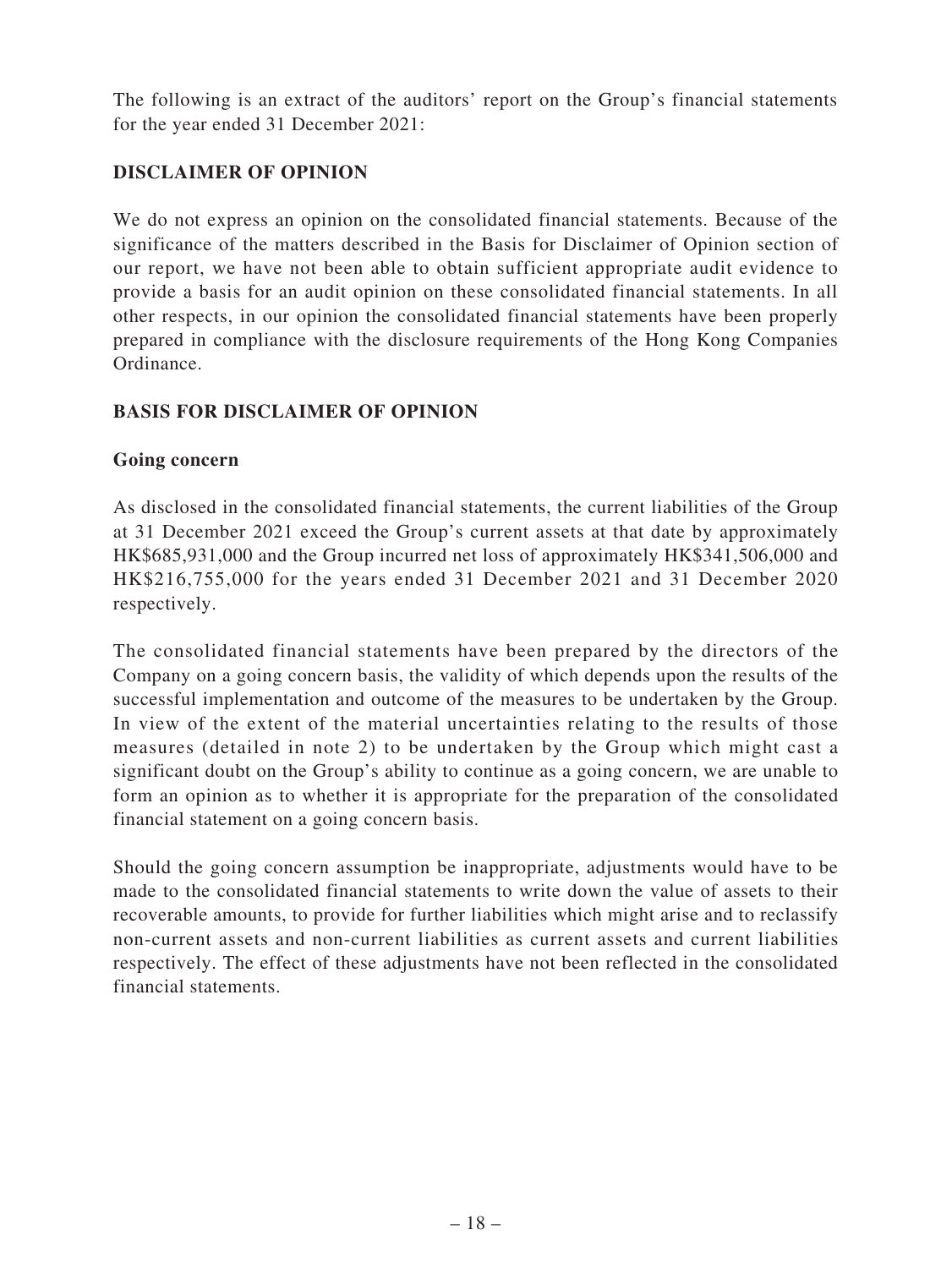# **MATERIAL DIFFERENCES BETWEEN ANNOUNCEMENT OF UNAUDITED AND AUDITED ANNUAL RESULTS FOR THE YEAR ENDED 31 DECEMBER 2021**

Reference is made to Announcement of Unaudited Annual Results for the year ended 31 December 2021. Since subsequent adjustments have been made to the unaudited annual results of the Group contained in the Unaudited Annual Results Announcement for the year ended 31 December 2021 upon completion of the auditing process, shareholders and potential investors of the Company are advised to pay attention to the following material differences between the unaudited annual results of the Group contained in the Unaudited Annual Results Announcement and the audited annual results of the Group for the year ended 31 December 2021 in this announcement.

### **Item for the year ended 31 December 2021**

|                                                     | <b>Notes</b>  | <b>Disclosure</b><br>in this<br>announcement<br>HK\$'000<br>(audited) | <b>Disclosure</b><br>in the<br><b>Unaudited</b><br>Annual<br>Announcement<br>HK\$'000<br>(unaudited) | <b>Difference</b><br>HK\$'000 |
|-----------------------------------------------------|---------------|-----------------------------------------------------------------------|------------------------------------------------------------------------------------------------------|-------------------------------|
| <b>Consolidated Statement of Profit or Loss</b>     |               |                                                                       |                                                                                                      |                               |
| Revenue                                             | a             | 7,774                                                                 | 16,468                                                                                               | (8,694)                       |
| Gross profit                                        | a             | 4,178                                                                 | 12,872                                                                                               | (8,694)                       |
| Administrative and other expenses                   | а             | (154, 913)                                                            | (154, 565)                                                                                           | (348)                         |
| Impairment of trade receivables                     | $\mathfrak a$ |                                                                       | (9,042)                                                                                              | 9,042                         |
| <b>Consolidated Statement of Financial Position</b> |               |                                                                       |                                                                                                      |                               |
| Restricted bank balances                            | b             | 439,905                                                               | 426,855                                                                                              | 13,050                        |
| Cash and cash equivalents                           | b             | 46,669                                                                | 59,719                                                                                               | (13,050)                      |
|                                                     |               |                                                                       |                                                                                                      |                               |

### *Notes:*

(a) The differences were mainly due to the decrease in revenue recognition in hotel licensing income.

(b) Reclassification of cash and cash equivalents to restricted bank balances.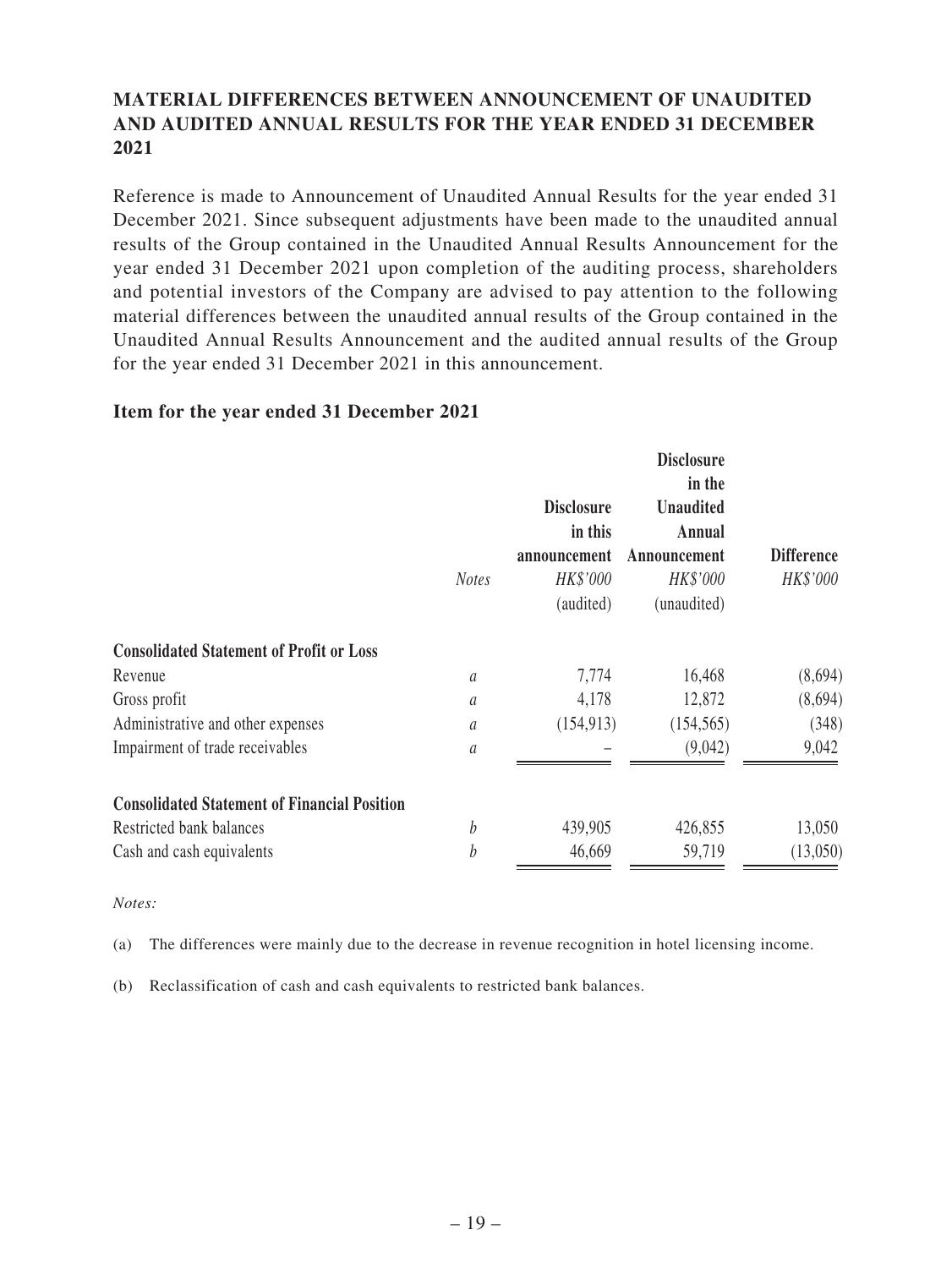# **MANAGEMENT DISCUSSION AND ANALYSIS**

### **BUSINESS REVIEW**

For the year ended 31 December 2021, the Group's revenue was approximately of HK\$7.8 million, compared to HK\$22.4 million for 2020. The Group recorded a loss before tax of approximately HK\$341.1 million, compared to the loss of HK\$216.6 million for 2020. Such loss is amongst other things, due to (i) increase in finance costs which related to borrowings obtained for the finance of certain property development projects; and (ii) increase in administrative and other expenses.

Loss attributable to the owners of the Company for the year ended 31 December 2021 was approximately of HK\$326.3 million, compared to the loss of HK\$217.7 million for the corresponding period in 2020.

### **PROPERTY DEVELOPMENT SEGMENT**

Revenue of the property development segment for the year ended 31 December 2021 was approximately of HK\$1.8 million, compared to HK\$5.1 million for the corresponding period 2020. Loss of the property development segment for the year ended 31 December 2021 was HK\$ 126.9 million, compared to the loss of HK\$54.6 million for the corresponding period in 2020.

During the year ended 31 December 2021, the Group had three projects under development on hand, namely German City project located in Hengqin, Fuyuan Junting project located in Chengdu, and Fuyuan Square project located in Doumen, respectively.

German City project holds a land parcel of gross floor area of approximately 145,176 sq.m., of which approximately 49,999 sq.m. is available for sale. The land parcel is located in Hengqin New District, Zhuhai City, the PRC and is designated to be developed into a research and commercial complex. The pre-sale activities of German City project had started in the 4th quarter of 2019. Up to 31 December 2021, German City project had achieved sales contracts amounted to 55.2% of its gross saleable areas available for sale. The earliest date of completion of construction work for the portion that had been pre-sold is expected to be 30 June 2022.

Fuyuan Junting project holds two land parcels of total gross floor area of approximately 120,500 sq.m., of which 85,102 sq.m. is available for sale. The land parcel is located in Ande Zhen, Pidu District, Chengdu City, the PRC and is designated to be developed into a residential and commercial complex. The pre-sale activities of Fuyuan Junting project had started in the 4th quarter of 2019. Up to 31 December 2021, first phase and second phase of Fuyuan Junting project had achieved sales contracts approximately 99.1% and39.6% of its respective total gross saleable areas available for sale. Construction work of the first phase has completed in the 4th quarter of 2021 and is pending for approval from the government before handing over the properties to the buyers. Construction work of the second phase is expected to be completed by the end of 2022.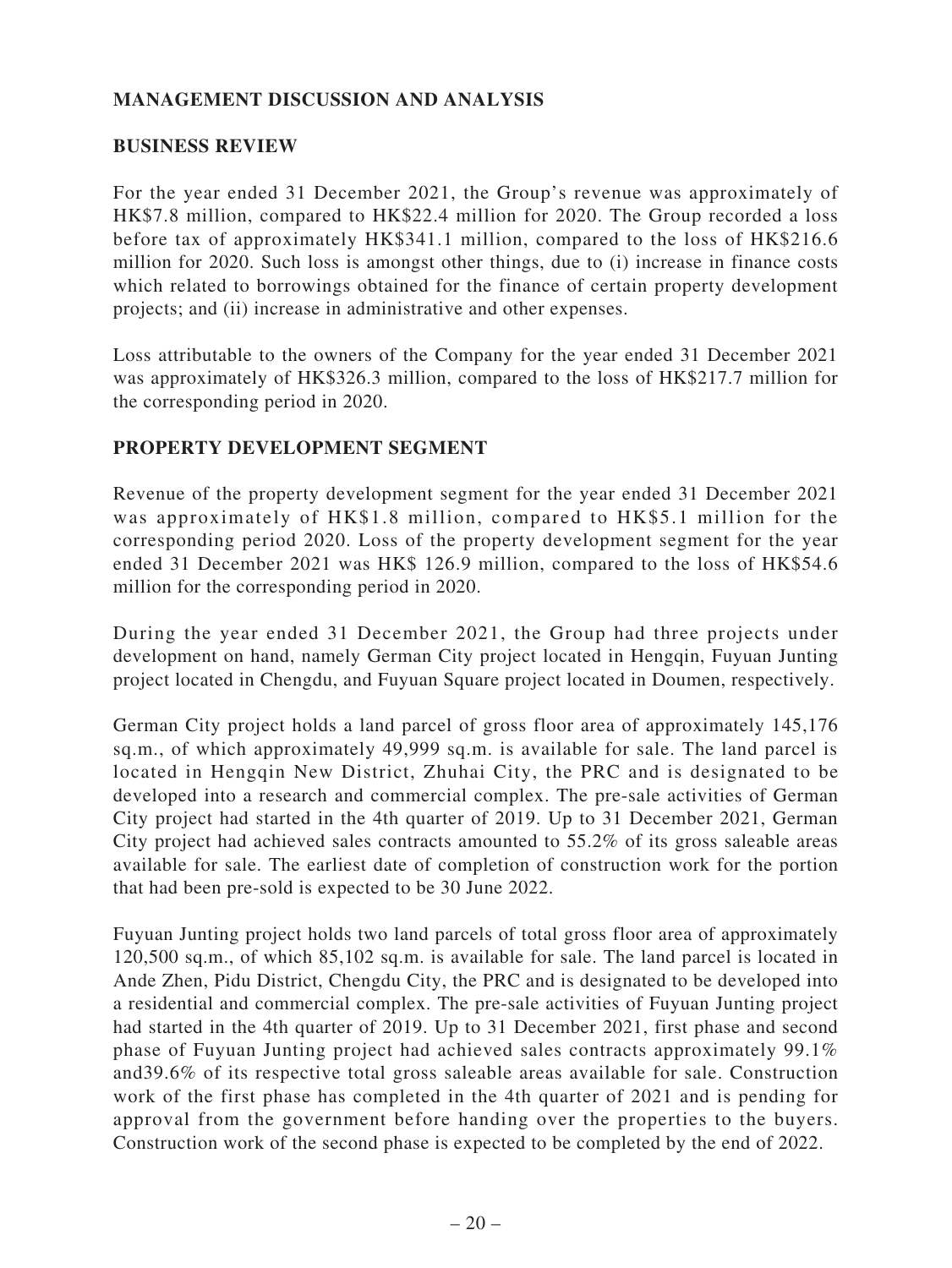Fuyuan Square project holds a land parcel of gross floor area of approximately 197,391 sq.m., of which 61,654 sq.m. is available for sale. The land parcel is located in Doumen District, Zhuhai City, the PRC and is designated to be developed into a commercial complex comprising office towers, a 5-star standard hotel and a shopping center with basement car parks. The pre-sale activities of Fuyuan Square project had started in July 2020. Up to 31 December 2021, Fuyuan Square project had achieved sales contracts approximately 51.9% of its total gross saleable areas available for sale. Construction work of the project will be completed from 2nd quarter 2022 to 2024.

Up to 31 December 2021, approximately of 99.98% completed residential and commercial units of Morning Star Plaza ("**MSP**") project in Zhongshan were sold, whilst all completed residential and commercial units of Morning Star Villa ("**MSV**") project in Zhongshan were sold. During the year, the Company entered into a sale and purchase agreement with a controlling shareholder, executive director and chairman of the Company, to dispose of a wholly owned subsidiary of the Company, which indirectly holds MSP and MSV. At the date of this announcement, the transaction contemplated herewith is not completed and is subject to the passing of the resolution by the shareholders of the Company at an EGM to be held on 22 April 2022.

For the year ended 31 December 2021, the segment reported a loss as most of the property units were under construction, which have been planned to deliver to property buyers from first half of 2022 onwards.

# **HOTEL BUSINESS**

For the year ended 31 December 2021, the hotel business segment recorded revenue from the sub-licensing of operating right amounting to HK\$5.7 million, compared to HK\$13.5 million for the corresponding period 2020. Loss of the segment amounted to HK\$17.7 million for the year ended 31 December 2021, compared to a loss of HK\$61.0 million for the corresponding period 2020. The loss is mainly attributable to the depreciation of property, plant and equipment and finance costs incurred during the year.

# **Geographical Segment**

During the year, the Group did not have revenue generated from Hong Kong, and the revenue generated from elsewhere in the PRC mainly related to hotel business and property development.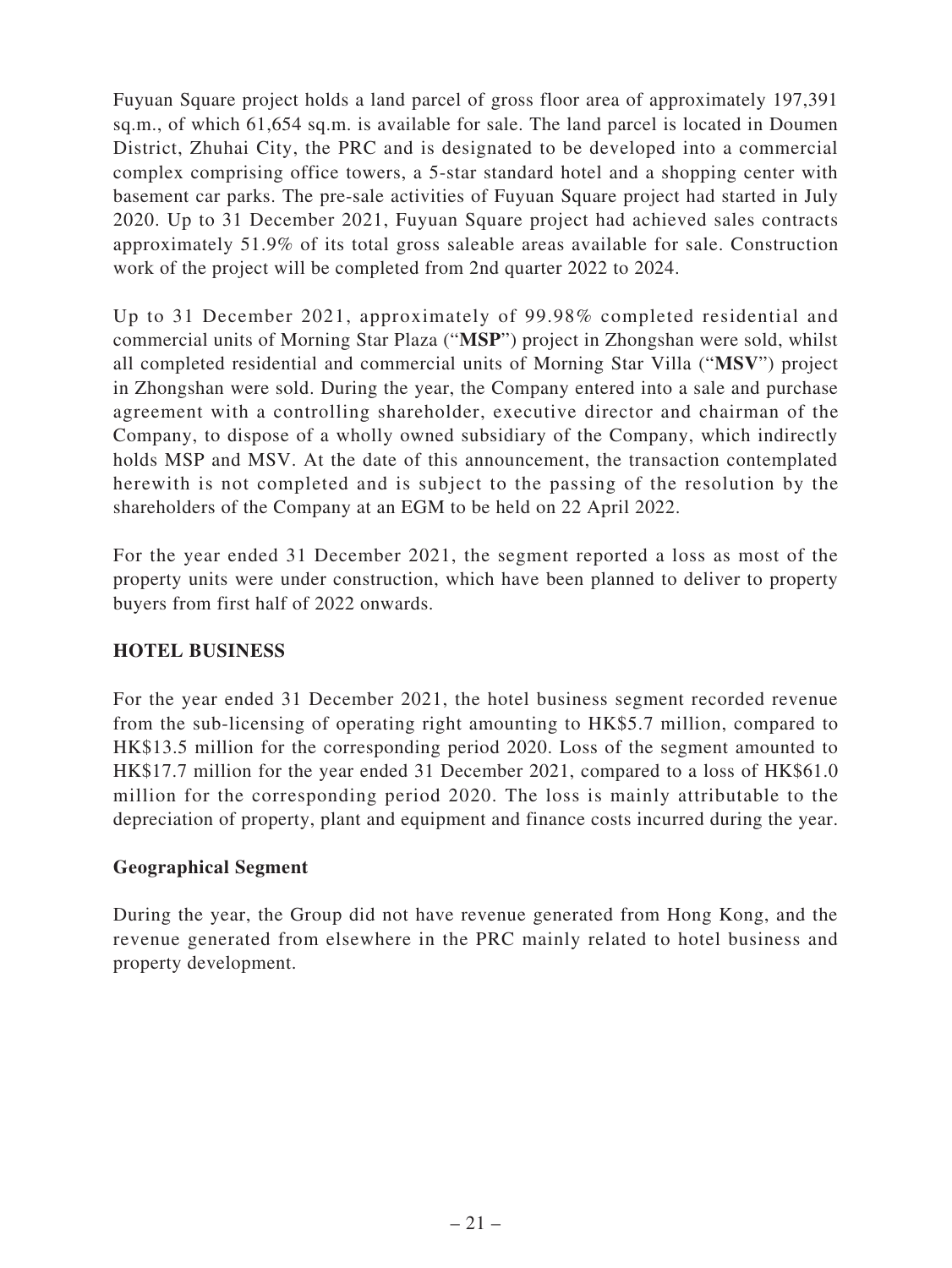# **MATERIAL ACQUISITIONS AND DISPOSALS**

On 5 November 2021, the Company entered into a Sale and Purchase Agreement (the "**Agreement**") with Mr. Yang Lijun ("**Mr. Yang**"), an executive director, a controlling shareholder and chairman of the Company, pursuant to which the Company conditionally agreed to sell and the purchaser conditionally agreed to buy the entire issued share capital of a direct wholly owned subsidiary (the "**Disposal Company**") of the Company (the "**Disposal**"). The purchaser whose sole director is Mr. Yang and the entire issued share capital of the purchaser is indirectly wholly-owned by Mr. Yang. Therefore, the purchaser is a connected person of the Company under Chapter 14A of the Listing Rules. Accordingly, the Disposal also constitutes a connected transaction of the Company.

The consideration of the Disposal is HK\$282,000,000 (the "**Consideration**") which was arrived at after arm's length negotiations between the Company and the purchaser after taking into account (i) the waiver of a loan indebted by the Company to the Disposal Company, and (ii) the unaudited consolidated adjusted net asset value of the Disposal Company and its directly and indirectly owned subsidiaries (the "**Disposal Group**") of approximately HK\$415.7 million. The Consideration comprises (i) HK\$30,000,000 which had been paid by the purchaser in cash as deposit in November 2021, and (ii) the remaining balance of HK\$252,000,000 to be payable by the purchaser in cash upon completion.

The assets being disposed mainly consist of (i) land parcels approximately of 151,674.59 sq. m., (ii) two clubhouses, and (iii) unsold properties. The Group has long been seeking approval from the regulatory authorities to approve the development plans of the land parcel. In view of severe economic uncertainties such as China-US trade wars, the Group will face huge capital commitment regarding the development of the said land parcels. The Group has approached several credible and reputable property developers in the PRC to see if they had any interest in investing in the assets being disposed, and did not receive positive feedback so far. On the other hand, the Group's gearing ratio is high and the liquidity of the Group may not be sufficient to repay its short-term liabilities. The Disposal would (i) provide an exit for the Group to realise its investment in the Disposal Company; (ii) enable the Group to capture a gain on the Disposal amid the current stringent regulatory environment of the PRC property market in general; (iii) provide financial flexibility to the Group to enhance the liquidity and improve its gearing ratio; and (iv) allow the Group to reallocate its resources and invest in other business with higher revenue generating potential when suitable opportunities arise.

At the date of this announcement, the Disposal is not completed and subject to the passing of the resolution by the shareholders of the Company at an EGM which is scheduled to be held on 22 April 2022.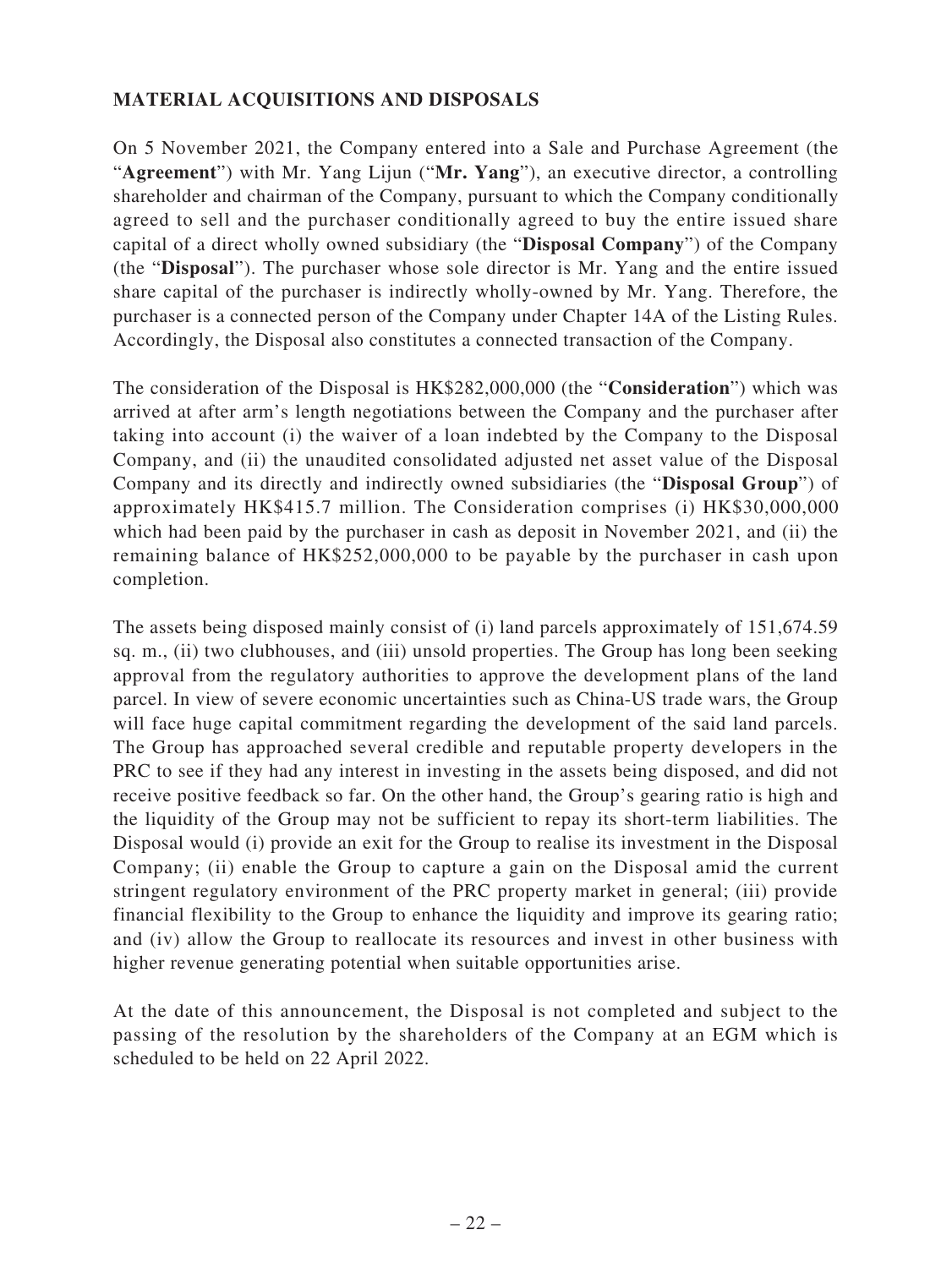# **REVIEW OF FINANCIAL POSITION**

# **Overview**

Non-current assets of the Group as at 31 December 2021, consisting mainly of property under development, property, plant and equipment, right-of-use assets, investment properties, licensing rights and goodwill amounted to a total of HK\$1,806.0 million, compared to HK\$1,851.2 million as at 31 December 2020. Current assets as at 31 December 2021 amounted to HK\$2,785.1 million, compared to HK\$2,159.7 million as at 31 December 2020. Current liabilities as at 31 December 2021 amounted to HK\$3,471.0 million, compared to HK\$2,101.8 million as at 31 December 2020. Non-current liabilities as at 31 December 2021 amounted to HK\$1,243.2 million, compared to HK\$1,701.7 million as at 31 December 2020.

### **Capital Structure, Liquidity and Financial Resources**

As at 31 December 2021, the Group's total interest bearing borrowings amounted to HK\$1,882.7 million (31 December 2020: HK\$1,930.1 million) which comprised borrowings from financial institutions approximately of HK\$413.3 million (31 December 2020: HK\$425.7 million), independent third parties of HK\$1,256.7 million (31 December 2020: HK\$1,361.6 million), promissory note payable of HK\$107.8 million (31 December 2020: HK\$107.4 million), amount due to a non-controlling shareholder of HK\$64.2 million (31 December 2020: nil), and amount due to a director of HK\$40.7 million (31 December 2020: HK\$35.4 million).

The Group's total equity as at 31 December 2021 was deficiency of HK\$(123.2) million (31 December 2020: equity of HK\$207.5 million).

The Group's gearing ratio as at 31 December 2021 is not presented (31 December 2020: approximately 930%). The gearing ratio was calculated on the basis of total interest bearing borrowings over the total equity of the Group. The significant increase in gearing ratio is mainly due to substantial amount of interest bearing borrowings raised to finance the acquisition of Fuyuan Square project in 2020 and the property development projects of the Group.

As part of treasury management, the Group centralises funding for all of its operations at the Group level. The Group's foreign currency exposure relates mainly to Renminbi, which is derived from its hotel business, the sales of the property units in Zhongshan, and other property development projects in the PRC.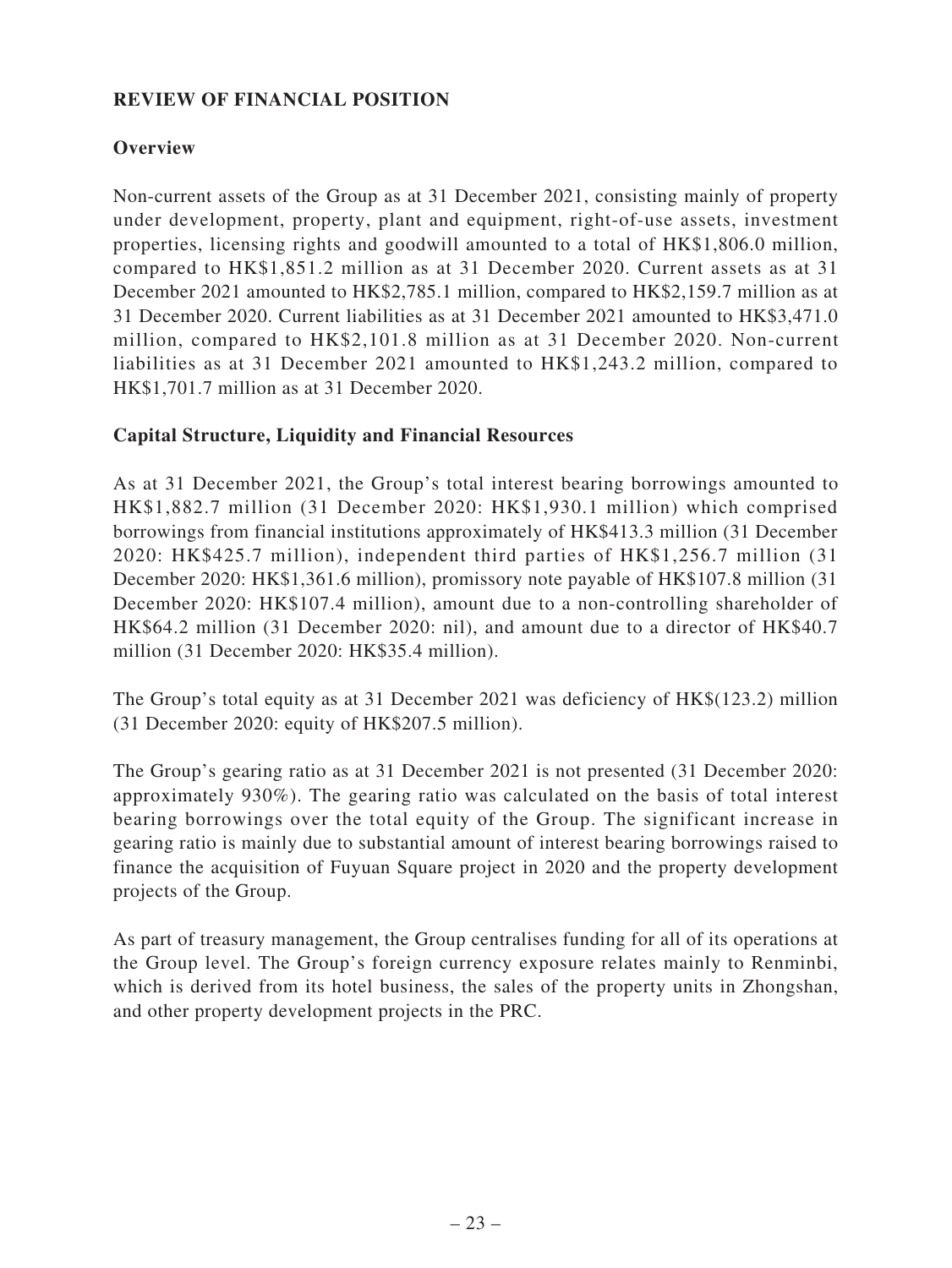# **Capital Commitments**

The Group did not have any significant capital commitment as at 31 December 2021 (31 December 2020: Nil).

# **Project Commitments**

As at 31 December 2021, the Group had outstanding commitments in respect of the property development expenditure and acquisition of land for development, which were contracted but not provided for, amounted to approximately HK\$832.0 million (31 December 2020: HK\$390.0 million).

# **Contingent Liabilities**

As at 31 December 2021, the Group had contingent liabilities amounting to HK\$365.0 million (31 December 2020: HK\$130.6 million). The contingent liabilities were mainly in respect of buy-back guarantees in favour of banks to secure mortgage loans granted to the property buyers of the Group. The Board considered that in case of default in payments, the related properties will be sold at prices which exceed the outstanding mortgage principals together with the accrued interest and penalty, therefore, no provision has been made in the financial statements for the guarantees.

# **Charges on Group Assets**

As at 31 December 2021, part of the Group's leasehold land and buildings with a carrying amount of HK\$246.2 million (31 December 2020: HK\$264.4 million) had been pledged to a financial institution to secure mortgage loans. Restricted bank balance of HK\$426.9 million (31 December 2020: HK\$255.8 million) were pledged to certain banks for facilities granted to the Group.

# **STAFF ANALYSIS**

The total number of staff employed by the Group as at 31 December 2021 was 156, compared to 126 as at 31 December 2020. As part of the Group's human resources policy, employees are rewarded on a performance-related basis within the general framework of the Group's salary and bonus scale. Currently, the Group continues to implement its overall human resource training and development programme and to equip its employees with the necessary knowledge, skills and experience to deal with the existing and future requirements and challenges.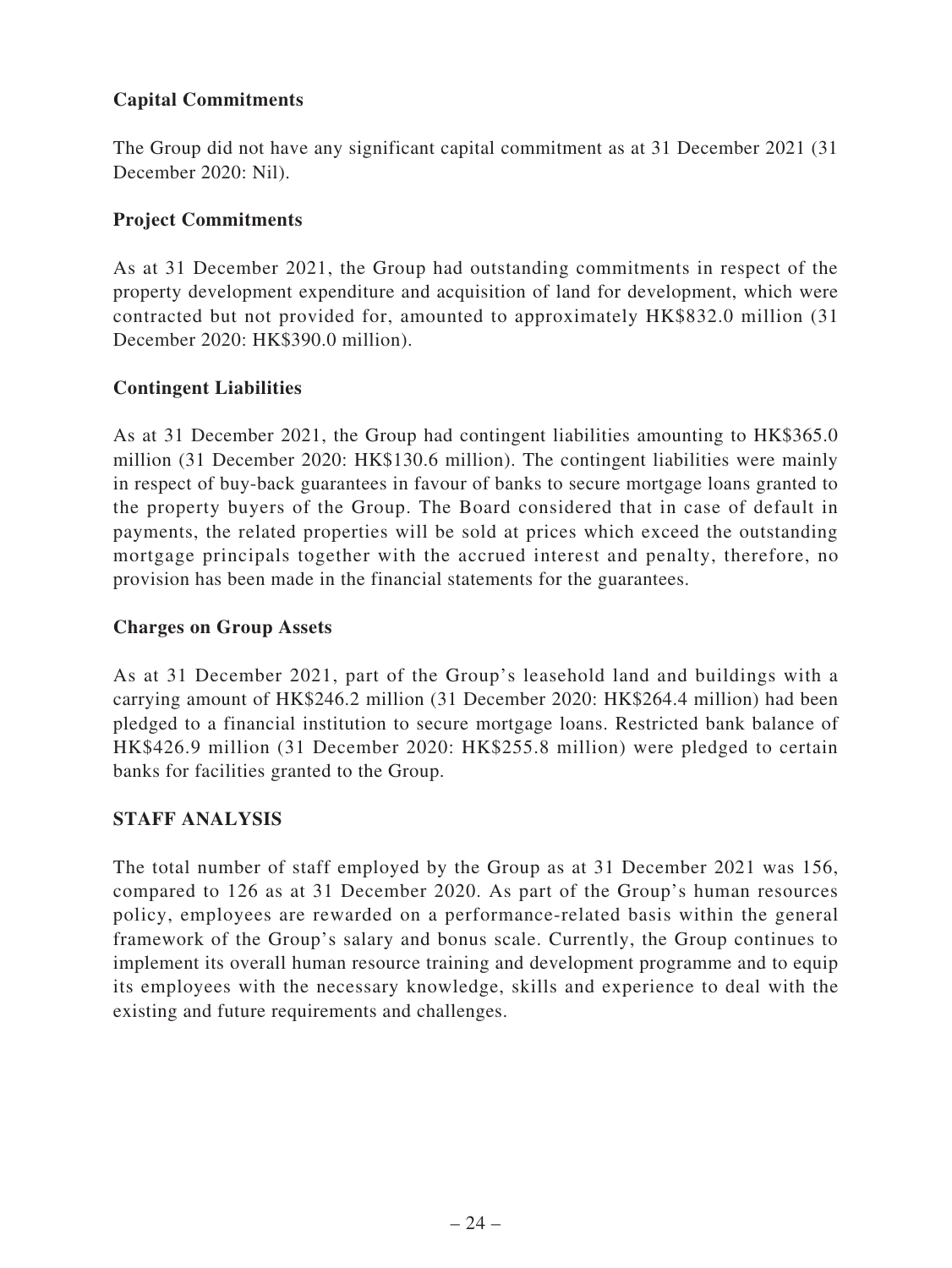### **SHARE OPTION SCHEME**

A share option scheme adopted pursuant to an ordinary resolution passed by the shareholders of the Company on 8 June 2011 (the "**2011 Share Option Scheme**") was terminated upon adoption of a new share option scheme by an ordinary resolution of shareholders of the Company at the annual general meeting of the Company held on 28 May 2021 ("**New Share Option Scheme**"). Upon termination of the 2011 Share Option Scheme, no further options of the 2011 Share Option Scheme shall be granted thereunder.

### **OUTLOOK**

### **Outlook and Planning**

In 2021, the main issues surrounding the Group's business operations included the COVID-19 pandemic, the adoption of some tightening policies to reduce the leverage ratio of property development industry participants by the central government, and the downward pressure on overall property prices in the Mainland China, which collectively made the business environment in the Mainland China difficult and full of uncertainties.

Looking ahead to 2022, the business environment in the Mainland China will still be affected by the COVID-19 pandemic, coupled with the ongoing trade dispute between China and the US, and the military tension between Ukraine and Russia, which will affect the buying sentiment of property buyers and bring more challenges to property sales. The Group expects that the Group's projects currently under development will be able to recognize revenue from 2022 onwards, thus improving the Group's financial performance and position.

### **COMPLIANCE WITH THE CORPORATE GOVERNANCE CODE**

### **Compliance With Code On Corporate Governance Practices**

The Company is committed to maintain high corporate governance standards and uphold accountability and transparency.

During the year ended 31 December 2021, the Company has applied the principles of and complied with the applicable code provisions of the Corporate Governance Code and Corporate Governance Report as set out in Appendix 14 of the Listing Rules, except for certain deviations which are summarised below: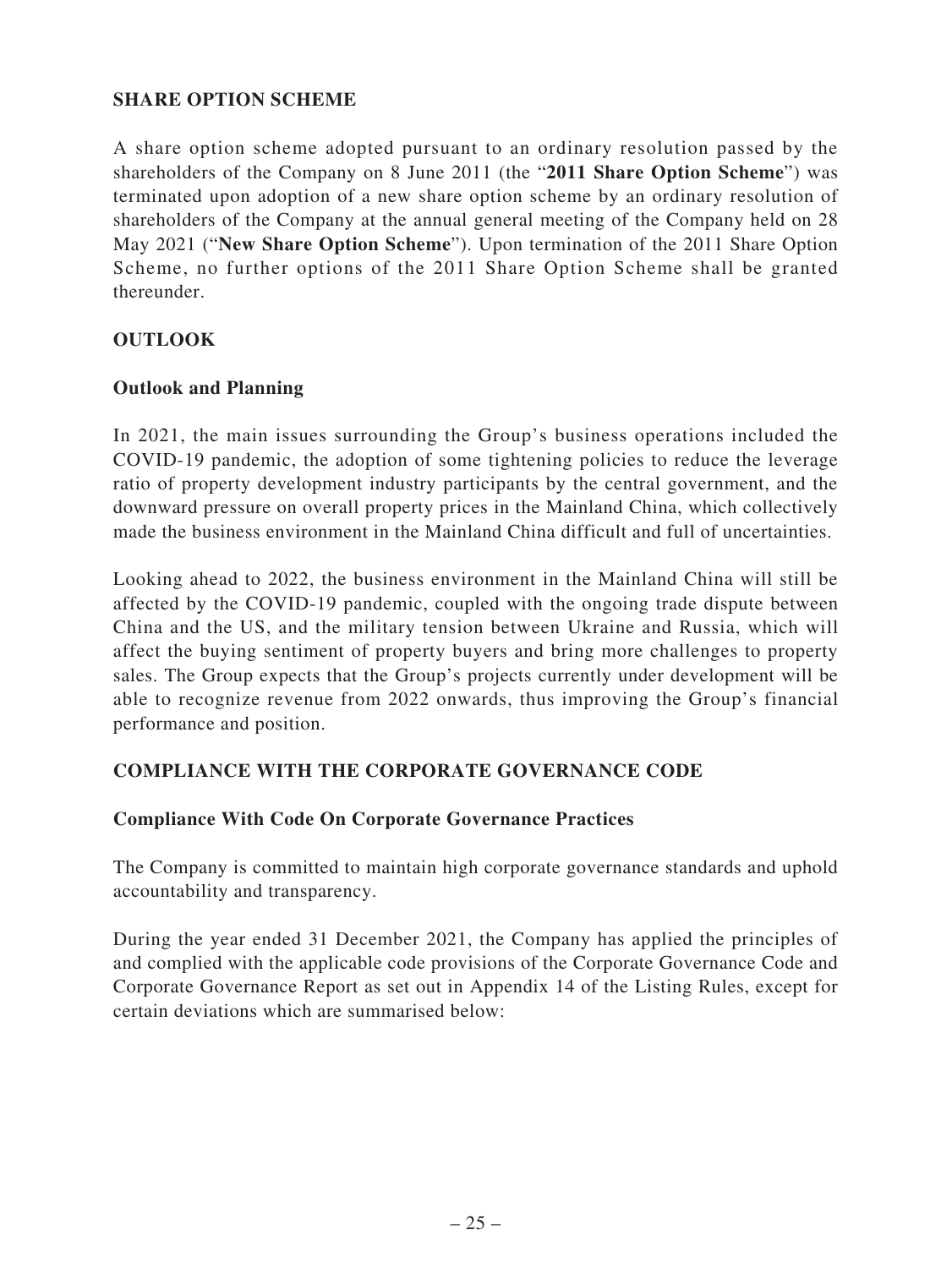# **Code Provision A.2.1**

Code provision A.2.1 stipulates that the roles of chairman and chief executive should be separate and should not be performed by the same individual.

On 5 February 2021, Mr. Yang Lijun ("**Mr. Yang**") was appointed as chief executive officer of the Company. Mr. Yang, the chairman and an executive director of the Company, has extensive experience in the businesses of property development and investment. The Board believes that by holding both roles of the chairman and the chief executive officer, Mr. Yang will be able to provide strong leadership for the Board and effective and efficient business decisions of the Group. The Board believes that the present structure of the Board would provide adequate checks and balances, and a variety of opinions relating to the affairs of the business of the Group.

### **Code Provisions A.6.7**

Code Provision A.6.7 stipulates that independent non-executive directors and other nonexecutive directors should attend general meetings and develop a balanced understanding of the views of shareholders.

Two (2) executive directors and one (1) non-executive directors could not attend the annual general meeting (the "**AGM**") of the Company held on 28 May 2021 due to COVID-19 pandemic. However, there were one non-executive director and three independent non- executive directors presented to enable the Board to develop a balanced understand of the views of the shareholders.

### **Code Provision E.1.2**

Code provision E.1.2 stipulates that the chairman of the board should attend the annual general meeting. He should also invite the chairmen of the audit, remuneration, nomination and any other committees (as appropriate) to attend. In their absence, he should invite another member of the committee or failing this his duly appointed delegate to attend. These persons should be available to answer questions at the annual general meeting.

Mr. Yang Lijun ("**Mr. Yang**"), the chairman of the Board could not attend the AGM held on 28 May 2021 due to COVID-19 pandemic. However, Ms. Chan Hoi Ling, an independent non- executive director and chairman of audit committee of the Company took the chair of the AGM. Chairman of remuneration committee and chairman of nomination committee were present to be available to answer any question to ensure effective communication with the shareholders.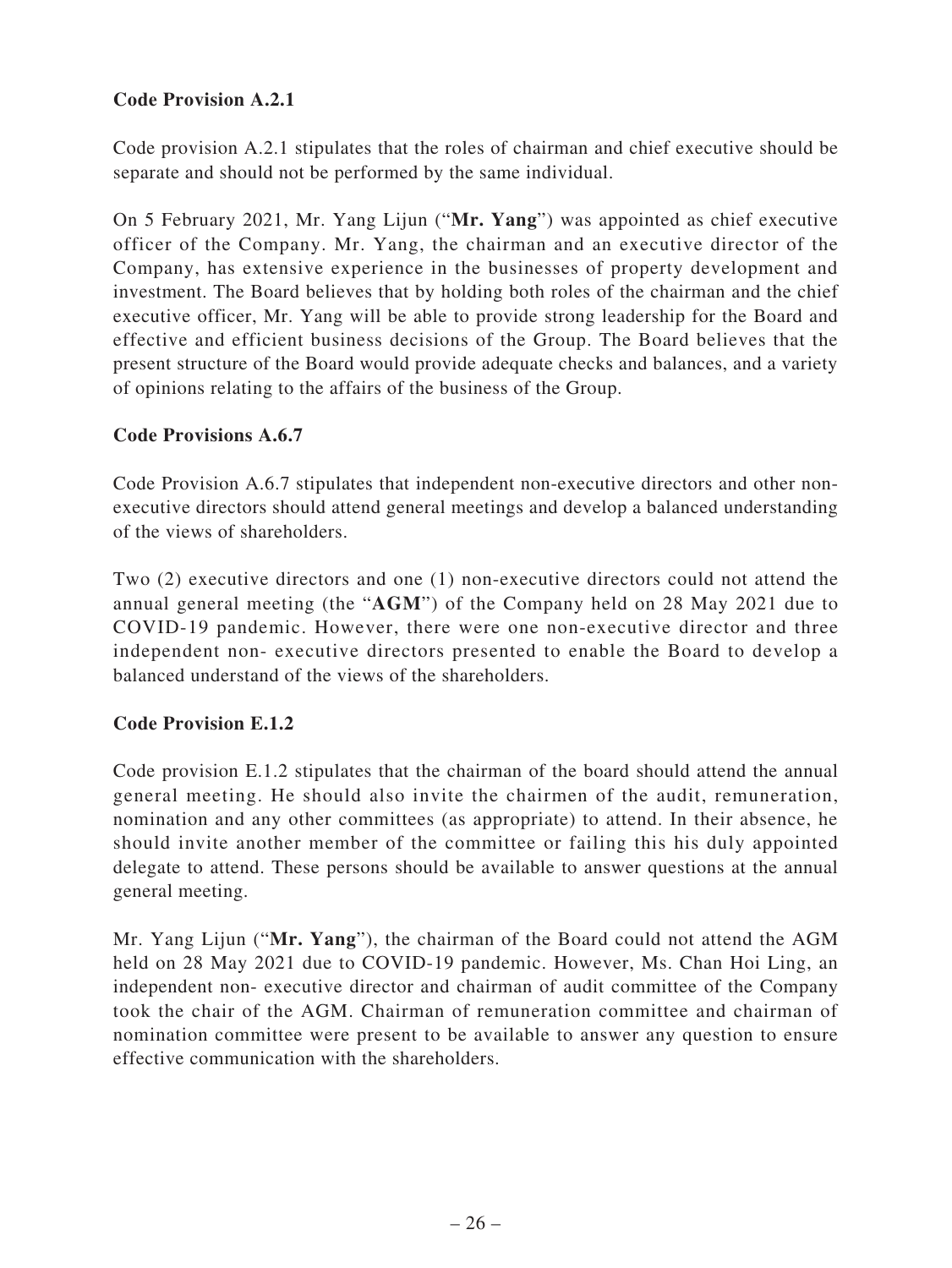Further information on the Company's corporate governance practices during the period under review will be set out in the Corporate Governance Report to be contained in the Company's 2021 Annual Report.

### **MODEL CODE FOR SECURITIES TRANSACTIONS BY DIRECTORS**

The Company has adopted the Model Code for Securities Transactions by Directors as set out in Appendix 10 of the Listing Rules as its own code of conduct regarding securities transactions by the directors of the Company. Having made specific enquiry to the directors, all the directors confirmed that they had complied with the required standards as set out in the Model Code during the year ended 31 December 2021.

### **CHANGE IN DIRECTORS' INFORMATION**

The changes in director's information, which are required to be disclosed pursuant to Rule 13.51B(1) of the Listing Rules, are set out below:

On 5 February 2021, Mr. Gao Jingyao ("**Mr. Gao**") was appointed as executive director and deputy president of the Company.

On 12 July 2021, Mr. Wong Kui Shing Danny ("**Mr. Wong**") resigned from the position of executive director and chief executive officer of BCI Group Holdings Limited (stock code: 08412).

On 6 September 2021, Mr. Yu Shunhui ("**Mr. Yu**") resigned from the position of nonexecutive director of the Company.

# **PURCHASE, SALE OR REDEMPTION OF SHARES**

During the year ended 31 December 2021, neither the Company nor any of its subsidiaries purchased, sold or redeemed any of the Company's shares.

### **SCOPE OF WORK OF CCTH CPA LIMITED**

The figures in respect of the Group's consolidated statement of profit or loss and other comprehensive income, consolidated statement of financial position and the related notes thereto for the year ended 31 December 2021 as set out in this announcement have been agreed by the Group's auditor, CCTH CPA Limited, to the amounts set out in the Group's audited consolidated financial statements for the year. The work performed by CCTH CPA Limited in this respect did not constitute an assurance engagement in accordance with Hong Kong Standards on Auditing, Hong Kong Standards on Review Engagements or Hong Kong Standards on Assurance Engagements issued by the Hong Kong Institute of Certified Public Accountants and consequently no assurance has been expressed by CCTH CPA Limited on this announcement.